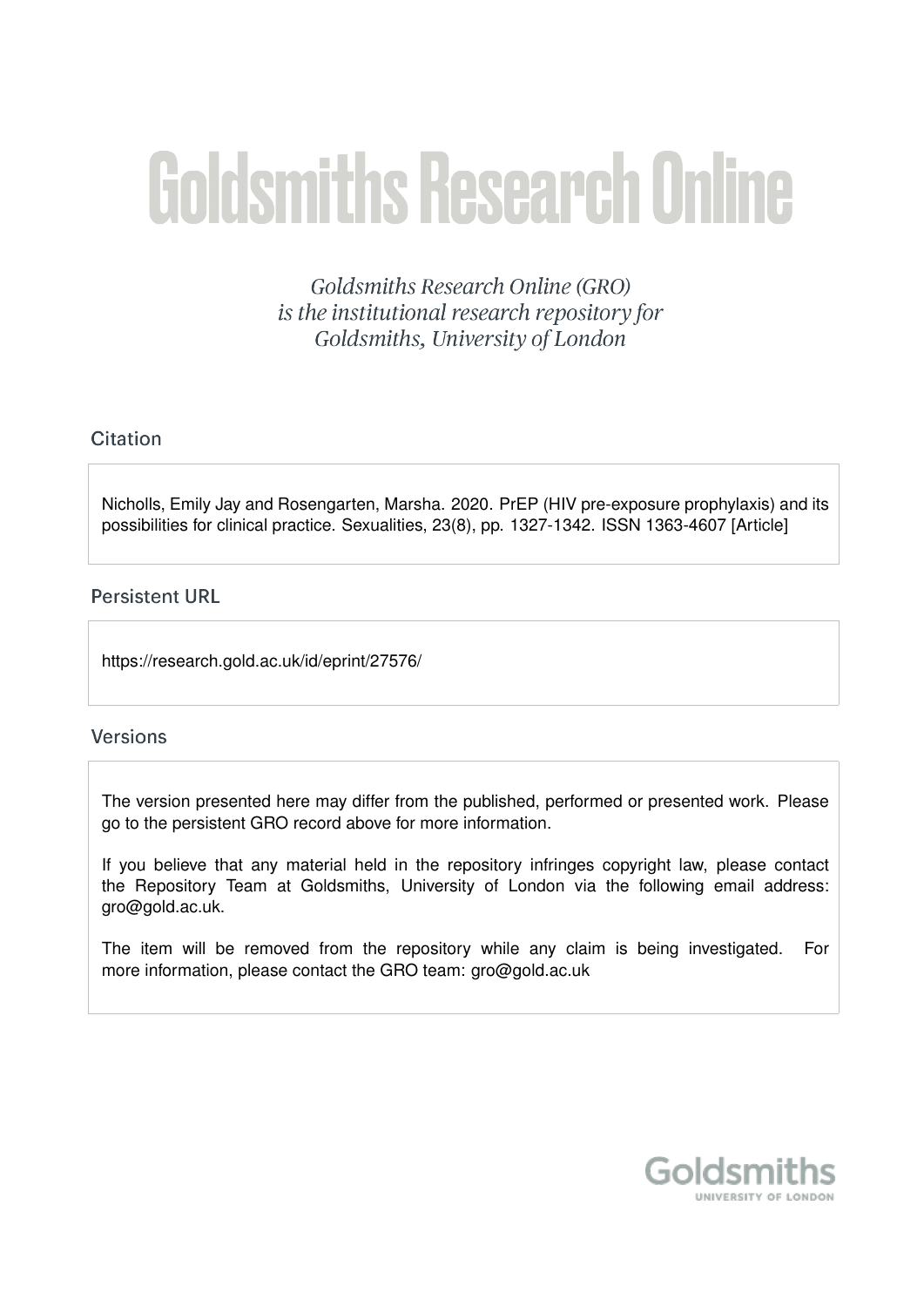# **PrEP (HIV pre-exposure prophylaxis) and its possibilities for clinical practice**

Authors accepted manuscript, published in *Sexualities.*

Article can be found here:

Nicholls, Emily Jay & Rosengarten, Marsha (2019). PrEP (HIV pre-exposure prophylaxis) and its possibilities for clinical practice. *Sexualities.* OnlineFirst 12th November. DOI: [10.1177/1363460719886556.](https://doi.org/10.1177/1363460719886556)

**Emily Jay Nicholls and Marsha Rosengarten Department of Sociology, Goldsmiths, University of London, UK**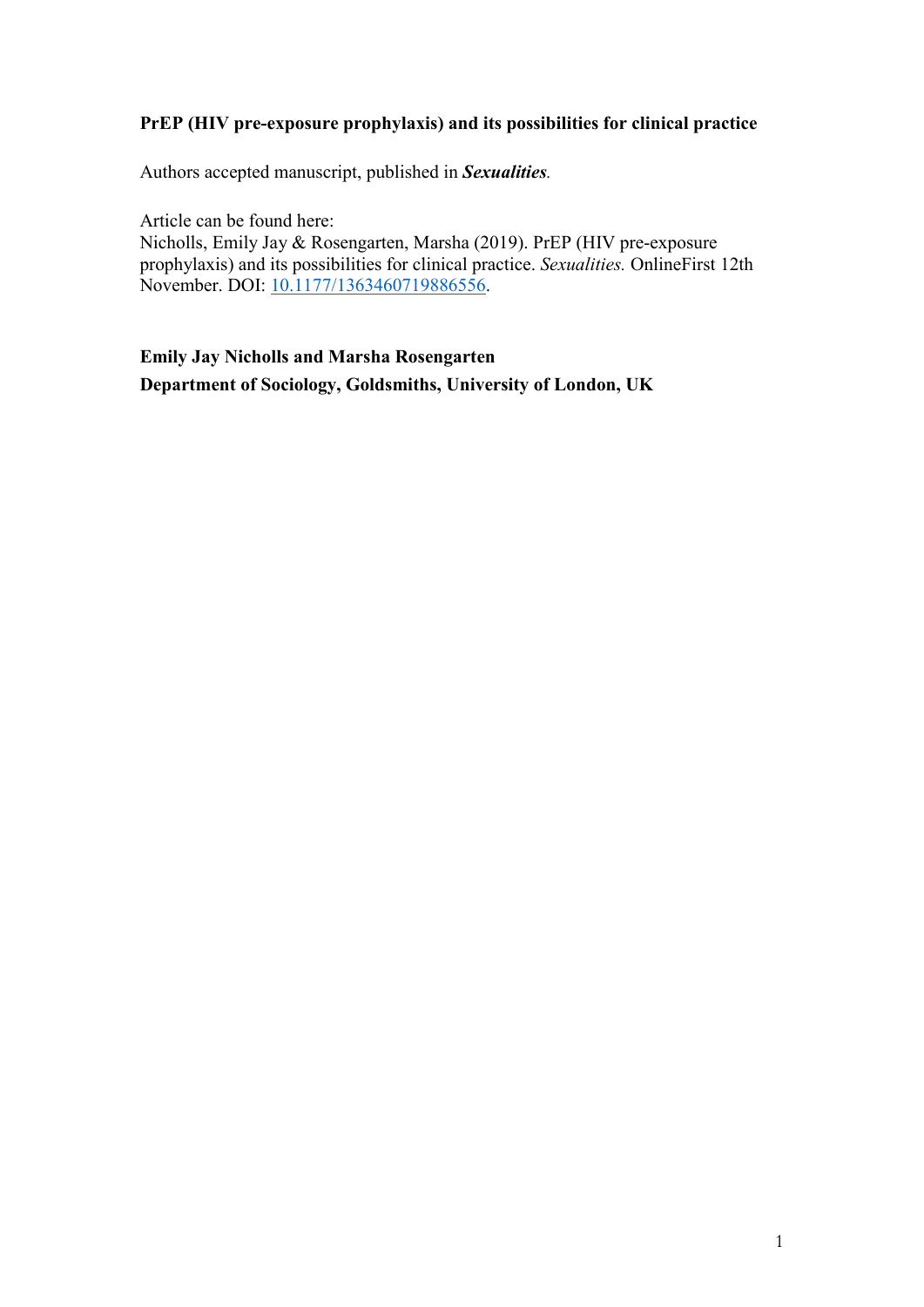#### **Abstract**

In this article, we reflect on the possibilities that PrEP (HIV pre-exposure prophylaxis) raises for HIV specialist clinicians. Often neglected, yet a direct participant at the intersection of a complex tension within public health debates on how to reduce HIV transmission and the sexual sociability of individuals, we reflect on current thinking of health practitioners involved in the day-to-day practice of prescribing PrEP. Drawing on interviews with practitioners in the context of UK sexual health and HIV specialist medicine, while bearing in mind neoliberal critiques and process studies of medical science, we propose that PrEP invites the possibility for reconstituting approaches to sex and risk.

**Key Words:** HIV PrEP, clinical medicine, sex and drugs, neoliberalism, process studies.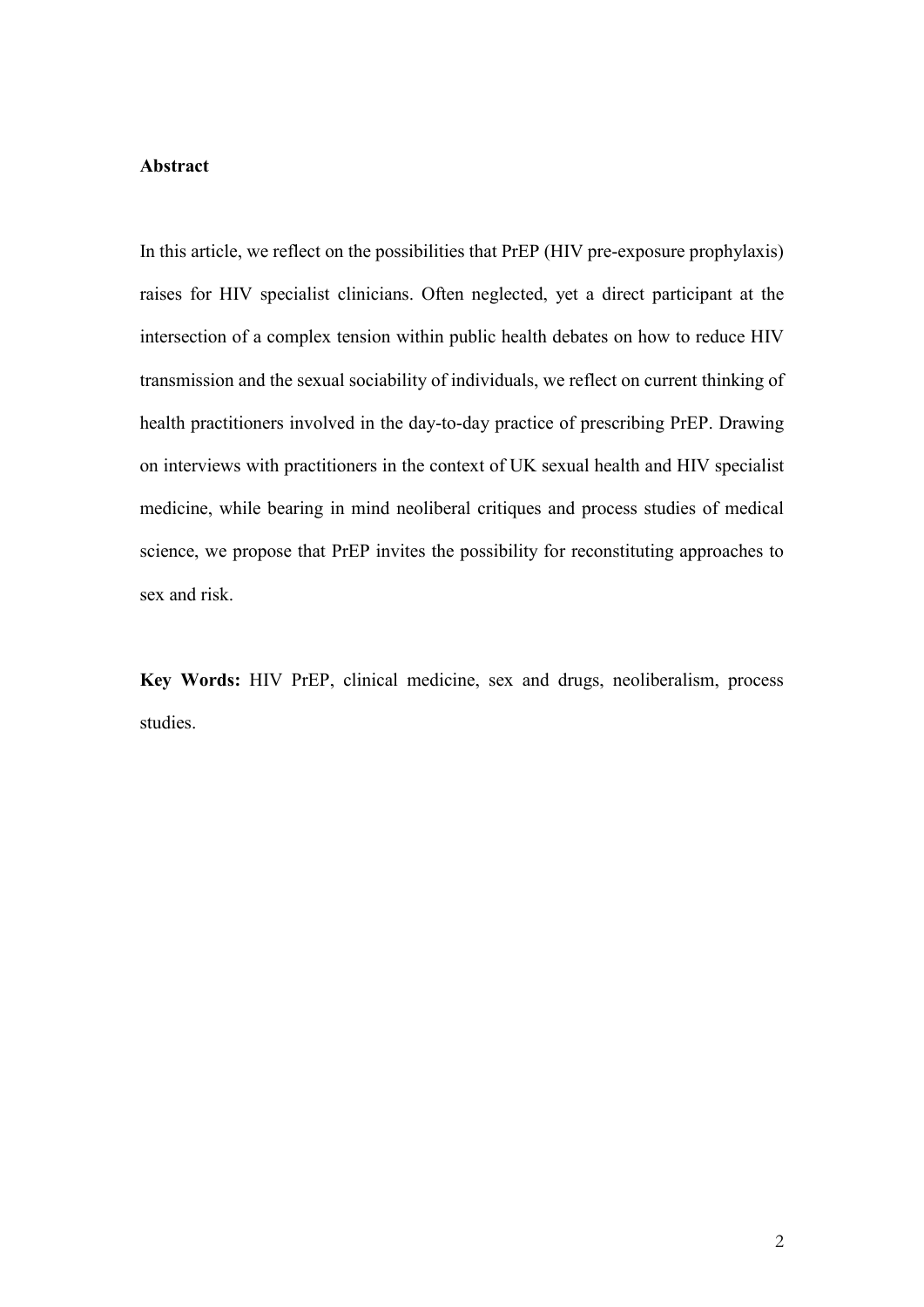# **PrEP (HIV pre-exposure prophylaxis) and its possibilities for clinical practice**

Although the prospect of a daily pill, PrEP (HIV pre-exposure prophylaxis) to protect against HIV infection might have been expected to receive unqualified support, it has raised and, in some ways, reignited a longstanding debate on prevention in relation to the sexual cultures of gay men, men who have sex with men (MSM) and transpeople. Underpinning much of the debate is a connection that has been made between the introduction of treatments and a decline in condom use (Ostrow et al., 2002; Stolte et al., 2004). While the availability of PrEP is proposed to address this decline, some see it as having the potential to exacerbate the decline amongst others who are not on PrEP or taking HIV treatment (which can also prevent HIV transmission), with the paradoxical consequence of not less but sustained or, even, increased HIV infection rates. Psychological phrases such as 'risk disinhibition' or 'risk compensation' drawn from a theory that 'predicts that people are more likely to participate in risky practices with the advent of biomedical disease-prevention strategies' are often used to explain the above concern with PrEP (Grant et al., 2014: 820; see also Cassell et al., 2006; Underhill, 2013; Holt and Murphy, 2017; Blumenthal and Haubrich, 2014).

However, while there may be some ground for concern and including a rise also in other STIs, insofar as the theory is underpinned by the neoliberal presupposition that individuals should and can be responsible for their health but, in practice, are *unlikely to be so* (Greco, 2017: 112), it can be argued to eclipse much of what has contributed to existing modes of HIV prevention. The embracing of notions of 'self' and 'community responsibility' have been at the forefront of highly successful prevention efforts by gay self-identified men and MSM (Kippax and Race, 2003; Watney, 1990). Indeed, it would seem that the anticipation of 'risk disinhibition' or 'risk compensation' piggybacks on how condom use has become a norm for determining responsible conduct (Adam, 2005; Thomann, 2018).

Not surprisingly, a series of arguments have been mounted to broaden the response to PrEP and, specifically, to redress what amounts to a neglect of the complex possibilities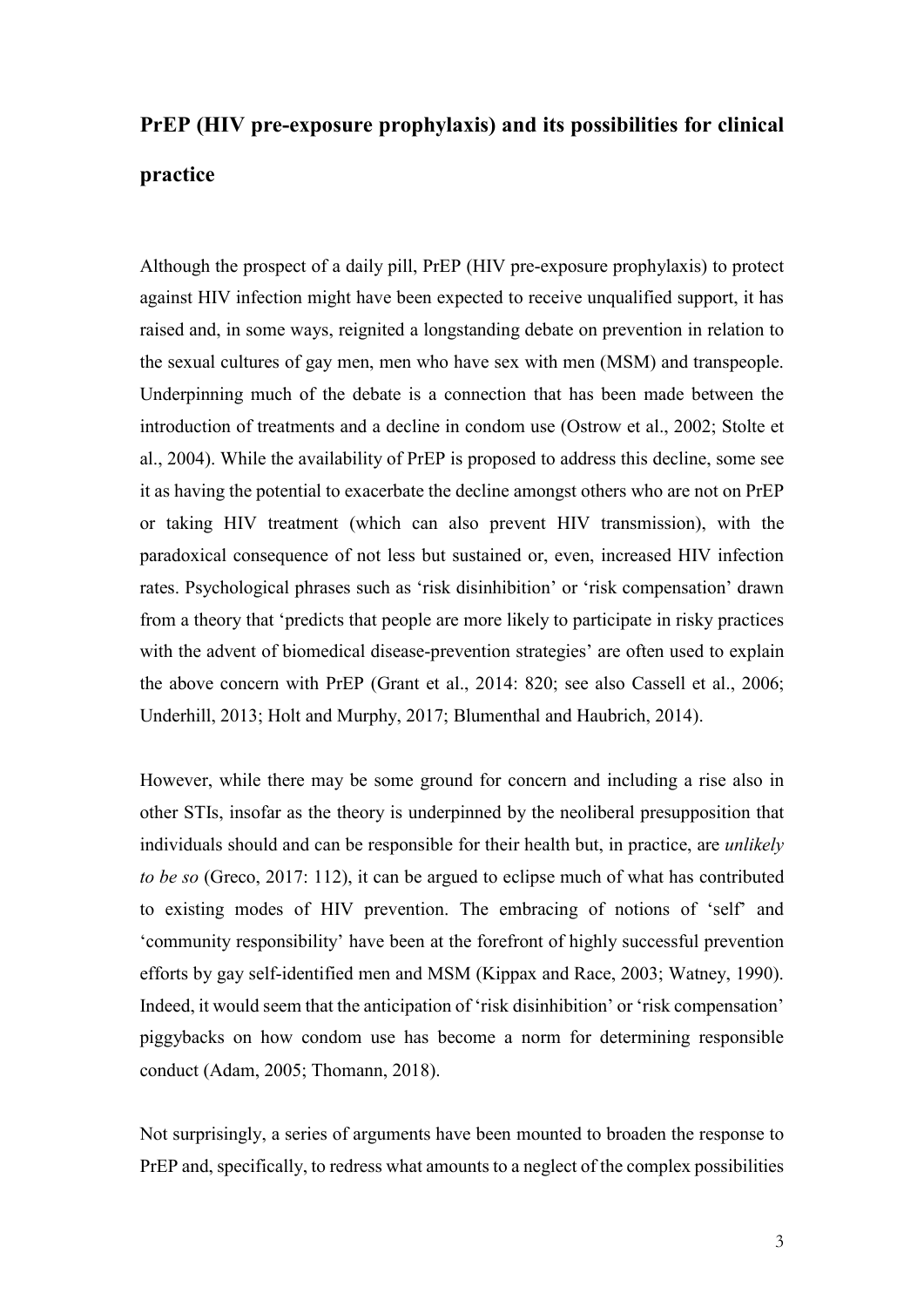posed by PrEP in relation to sex, HIV and other STIs. Much of the focus on the decline in condom use tends to overlook substantive social research that shows inventive strategies may be employed by gay men and MSM to avoid HIV exposure (Kippax and Race, 2003; Parsons et al., 2005; Rosengarten, 2009) while conflating the avoidance of STIs with condom use<sup>[1](#page-21-0)</sup>. It is also neglects what Holt  $(2015:436)$  discusses of the honesty that gay men have shown in providing detailed articulation of the limitations of their current practices including, in some cases, acknowledgment that they are likely to continue having sex without condoms. On the basis of Holt's (2015:436) observations, it would seem there may be constructive work to be developed with the evident degrees and modes of trust that are involved in sexual practices as well as those that happen in relation to research and, more particularly, in clinical encounters where STIs may be addressed.

In concert with efforts to broaden the approach to PrEP (Michael and Rosengarten, 2013; Race, 2015; Thomann, 2018), Judith Auerbach and Trevor Hoppe (2012), focus on what they see as an overly determined and moral focus on risk. As they phrase this, 'the potential for PrEP to confer a new level of agency, control and pleasure in sexual relations, in combination with the fears of ''risk compensation,''' does little more than fuel 'a new sexual moralism, particularly within gay communities' (2015:2). These authors acknowledge that responsibility for the transmission of HIV may well intensify the shift from a community and couple-focused response seen with the introduction of antiretroviral treatments, placing a more individualized onus on those who are HIVnegative. That is to say, it may have consequences for HIV transmission. But they also suggest that it may have other consequences, and that by reducing the fear of HIV and/or the need for condoms that can mediate sexual pleasure, new styles of negotiation may emerge. Indeed, as Newman et al (2018) found in their research with policy and clinical stakeholders in PrEP's futurity, not only is there an imagining of whom PrEP will be suited for, but a diversity in this thinking that cautions against deciding in advance who and how these populations may emerge and thus, we add, may continue to change.

Nevertheless, although it is apparent that there is a need for new thinking on HIV prevention and underscored by the complex challenges and possibilities raised in response to PrEP and in relation to gay men and MSM, as is the focus above, it is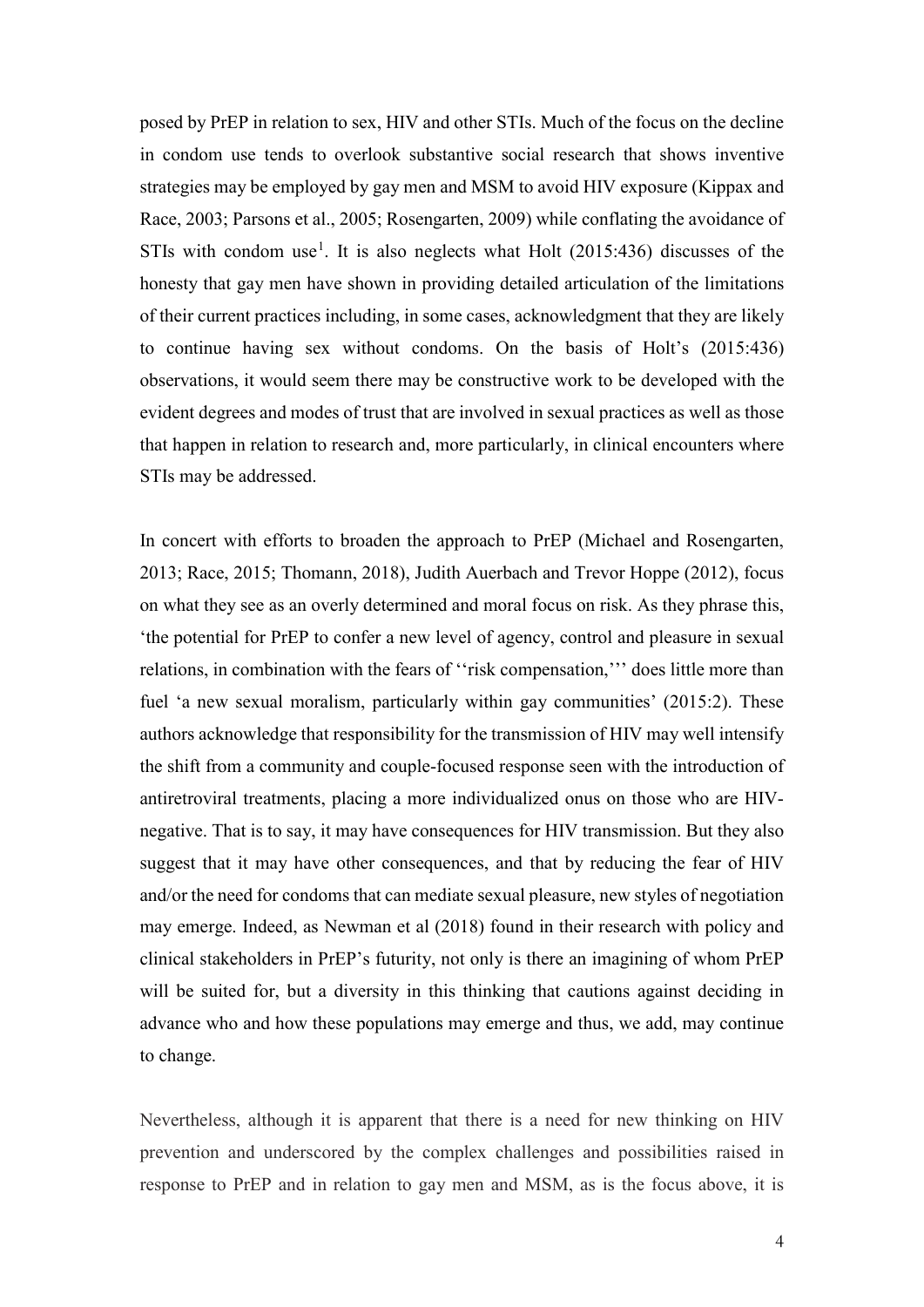conceived largely in the abstract. With some exceptions (Arnold et al., 2012; Koester et al., 2017; Newman et al., 2018; Race, 2015) most research studies have been conducted on the acceptability, awareness of, or barriers to PrEP uptake, prior to any actual or substantive experience of its use by sexual actors at the centre of the debate or with those involved in prescribing it (see for example Frankis et al., 2016; Witzel et al., 2018; Young et al., 2014). Bearing in mind the contours of the debate and the need to extend the repertoire of factors that may affect what PrEP becomes for its users, in this article we focus on what some health practitioners have made of it in-situ.

In what follows, we reflect on findings from a small interview-based study that we undertook with health practitioners actively involved in prescribing PrEP. [2](#page-21-1) Our intention in conducting the study and what may be considered a small number of participants ( $N = 7$ ) was to learn from the direct experiences of practitioners actively involved in negotiating the sorts of concerns and counter arguments set out above. As may be evident from the extracts included below, our open-ended interview questions reflected what has been raised about the risks due to the absence of condoms, including an increase in STIs as well as HIV and, also, in relation to the practice of what is referred to in the United Kingdom as 'chemsex' or 'party and play' elsewhere and involves recreational drugs<sup>[3](#page-21-2)</sup> in situations of a number of sexual partners (Bourne et al., 2015; Gilbart et al., 2013; McCall et al., 2015)<sup>[4](#page-21-3)</sup>. To be clear, our aim was not to generate findings that would be assumed representative of other health practitioner views. Nor was it done on the assumption that the views we gathered will necessarily remain stable. Indeed, we would anticipate that as new issues and practicalities emerge in what we have already noted above as a dynamic epidemic of changing sexual patterns and medical developments, so too may practices with PrEP alter amongst our health practitioners as well as may be said of PrEP users.

Our interviewees<sup>[5](#page-21-4)</sup> – six doctors and one sexual health advisor<sup>[6](#page-21-5)</sup> – were selected on the basis that they were working in London-based sexual health clinics involved a trial called IMPACT,<sup>[7](#page-21-6)</sup> which aims to assess the feasibility of providing PrEP through England's publicly funded National Health Service (NHS) $8$ . Outside the trial, PrEP was only available at a cost through private clinics or by purchasing generic versions. Although we anticipated that our research participants would be influenced by aspects of the current debate on PrEP, we remained curious about what they made of the various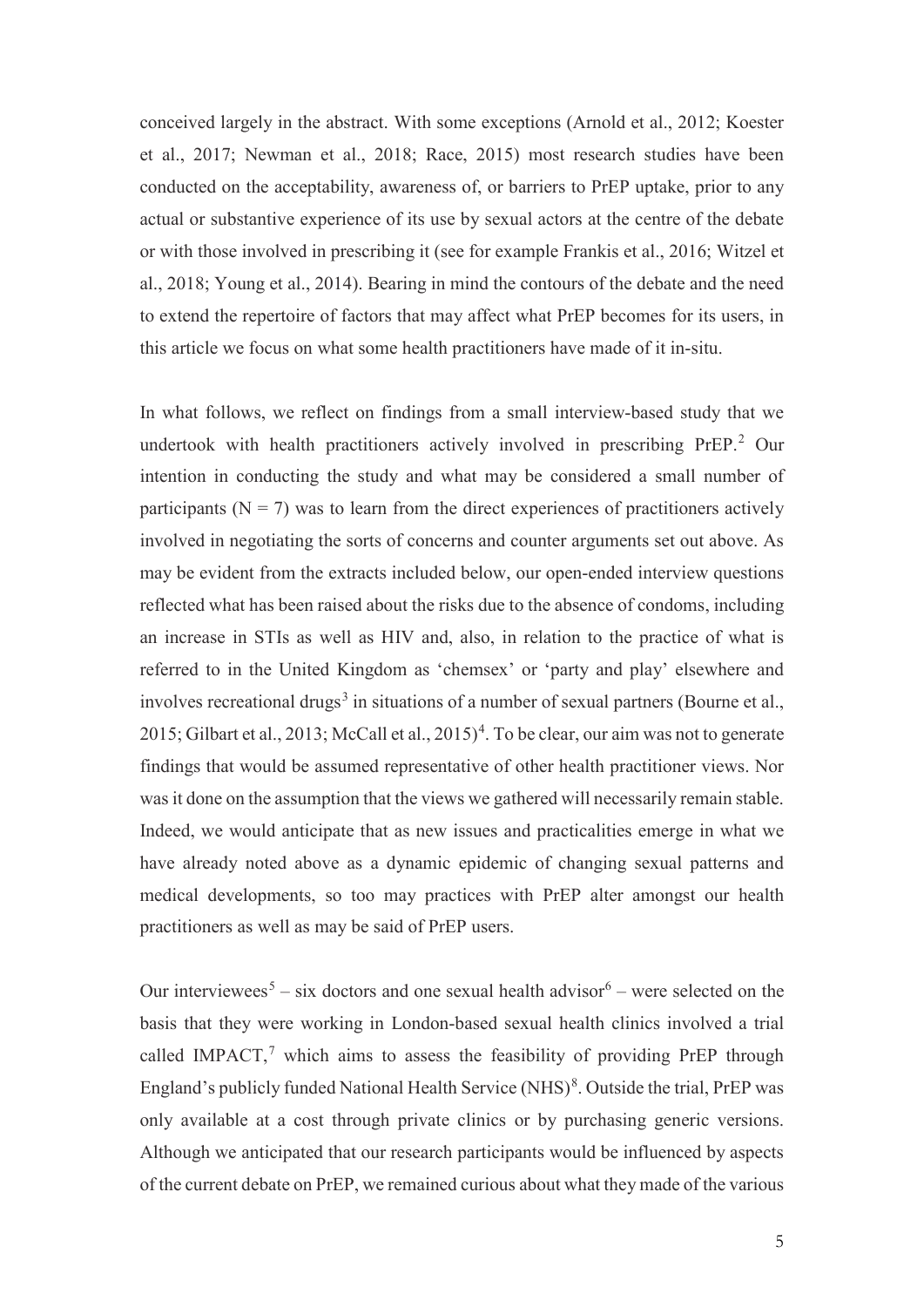arguments for and against PrEP given their direct 'at the coal-face' determinations when prescribing PrEP. Although some interviewees reflected on their engagements with PrEP beyond this particular trial, for the most part, interviewees focused on their experiences of prescribing PrEP in the context of IMPACT, which is predominantly populated by gay and MSM and, as such, consistent with HIV prevalence in the UK.

#### **Beyond HIV Prevention**

Given the pervasiveness of the neoliberal tone of 'risk compensation' or 'risk disinhibition' that constitute individuals as responsible for their health and thus risk, one might assume that healthcare professionals would be likely to stress the importance of personal responsibility and rational choice in sexual decision-making. Indeed, in an article about drug adherence, Maskovsky (2005) notes that when doing research in a clinic in the late 1990's he would often hear clinicians comment that a patient had failed their drugs by taking them incorrectly, rather than attending to the difficulties drug regimens might pose to successful adherence. Thus, while we may have expected to find recourse to neoliberal evaluations of patients by our interviewees, what we offer here suggests that the space of the clinic can be practically attuned to the complex dynamics of sex, HIV and, notwithstanding, recreational drug use.

Resonant across our interviewees, here anonymized with the use of fictitious names, is how PrEP has been incorporated into the already established processes and concerns of the sexual health clinic. This approach occurred early on in an initial sexual risk assessment with patients, while taking account of a number of co-affecting factors pertinent to the situated risk practices and negotiations of the individual patient. For Vida, navigating these factors was made possible by a standardized protocol for gaining insight into multiple issues: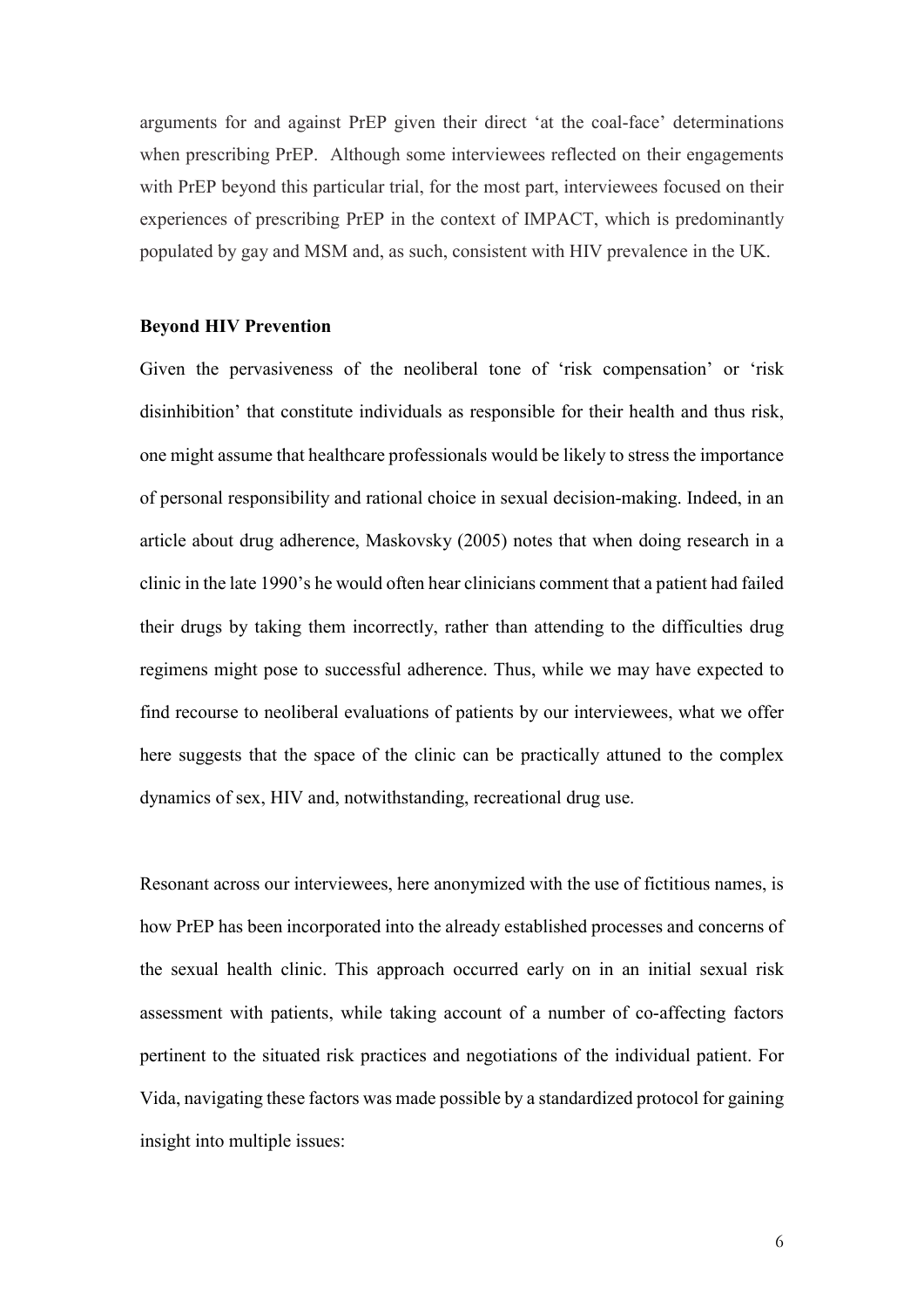'This is not just about PrEP, this is about other stuff so for example in this clinic we don't just talk about HIV prevention. You do the questionnaire with the drug use disorders identification toolkit, it's a bit like the alcohol audit, where you do a score and a score with 6 for men warrants further exploration. We do alcohol audit score, so a score of 8 or more will warrant some sort of discussion. And we do a PHQ9 and GAD7 which is the depression and anxiety questionnaire. So they fill all of that in prior to seeing the clinician so you kind of see [if] you've got an anxious depressive, that's somebody doing loads of drugs, who wants PrEP, yeah PrEP [would then be] a minority of the consultation [and] we [would] focus on the other stuff. And for people who just need PrEP they just need PrEP, a lot of people are just really well and just don't want to get HIV and that's fine.' **Vida**

Insofar as the questionnaire referred to above could be argued as a participant in shaping the clinical consultation (Michael, 2004; Race, 2012) and according to a calculative and, thus, highly normative mode of assessment, it is not surprising that a public health concern for risk – whether HIV, drug use or depression – prevails and, in some respects, is safeguarded by standardised protocols. However, this did not mean that the risks presumed to be posed in relation to matters of the individual patient were reduced to correcting a patient's practices. While on the one hand, the protocol functioned to set the ground for the clinical encounter, on the other, it was also seen as limited as a consequence of doing so. For Cooper, cited below, the standardised approach reliant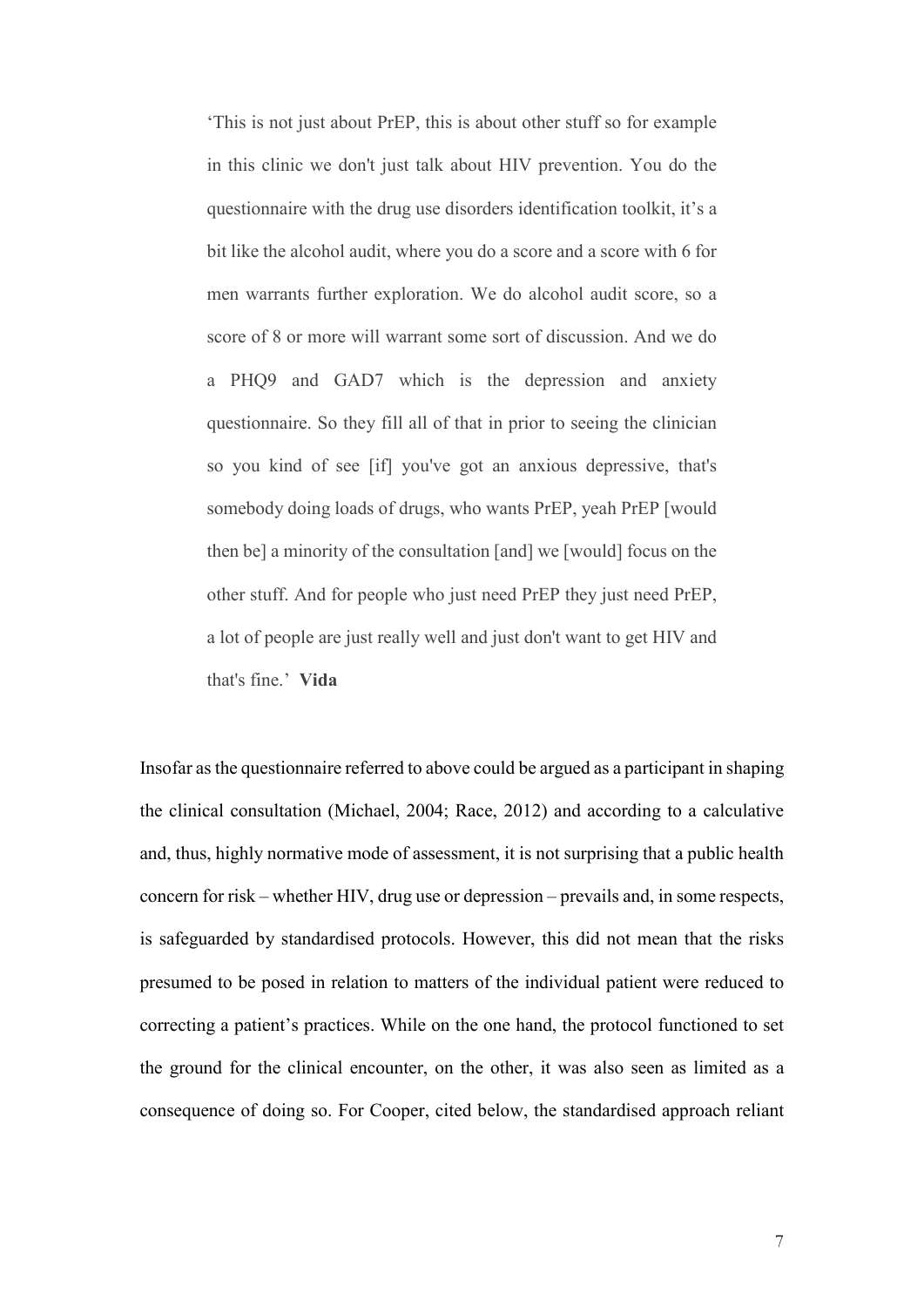on a scale of risk was considered inadequate to the task of responding to the dynamic constraints of a patient's sex life.

> 'there are various routes into the clinic but all of them would involve a sexual risk assessment, and that may be self-reported sexual behaviour or it may be clinician collected. So in our walk in service we actually do a lot of computer assisted self-interview stuff that people type it all onto a screen. Invariably it's not granular enough so most people would then interrogate the patient and understand a little bit more about their sexual behaviours, where they meet their partners, total number of partners, use of barrier methods or contraception [in a] heterosexual context, and then in a more traditional face to face clinical consultation that's obviously part and parcel of routine clinical practice in terms of a sexual history.' **Cooper**

When asked about whether the kinds of initial discussions they had with HIV positive patients and HIV negative patients looking to access PrEP differed, all interviewees answered with a very explicit 'no'. William, cited immediately below, explained that they would be interested all their patient's sexual practice and other contributing factors to it,

> 'I like to think my advice wouldn't be different in the sense that I would assess their sexual history, how many partners they had in the past three months, and the types of sex they are having, where they

> > 8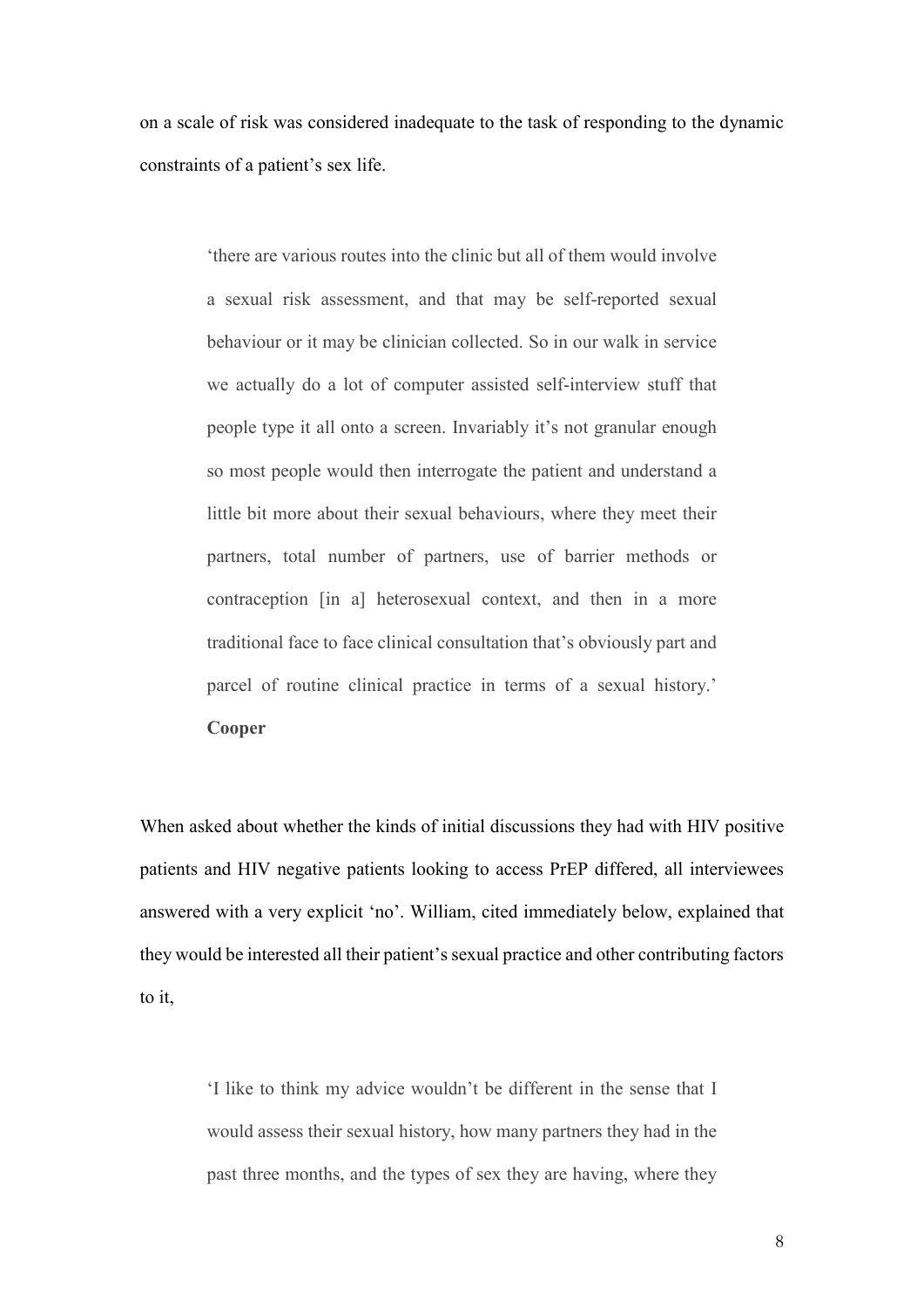are having sex, is it anonymously and so on, so is it through Grindr [online hookup application], and just try to have a chat with them about why they are accessing these [sites], why they are choosing their sex in … particular settings, and if there was any underlying deeper reasons behind it, for example are they having sex in saunas because they feel like they cannot openly go out and meet people, look for people.' **William**

Nevertheless, this did not preclude the fact that PrEP created opportunities to broaden the doctor-patient relationship when talking with HIV negative patients. Importantly, and not unlike a more longstanding practice, this involved careful negotiation of public health determinations of wrongful behaviours such as 'chemsex' and 'risk compensation.' But with the aid of PrEP, it became possible to cultivate what could be argued as a practicable response to averting certain risks. As Vida described PrEP, it provided the opportunity to remove the risk of HIV transmission while dealing with other pressing concerns of the field such as chemsex:

> 'Particularly those having chemsex where sometimes it's HIV that brings them in for PEP [post exposure prophylaxis] or stops them taking the extra bit of drug or whatever it is, … and then for them I just say, "Well listen, you just need to work out what you're doing about your chemsex issue whilst not getting HIV." So we just take HIV out of the equation [by using PrEP] and deal with risk [associated with chemsex, which] is bad enough without HIV, as drug induced psychosis is pretty bad … it can be permanent if you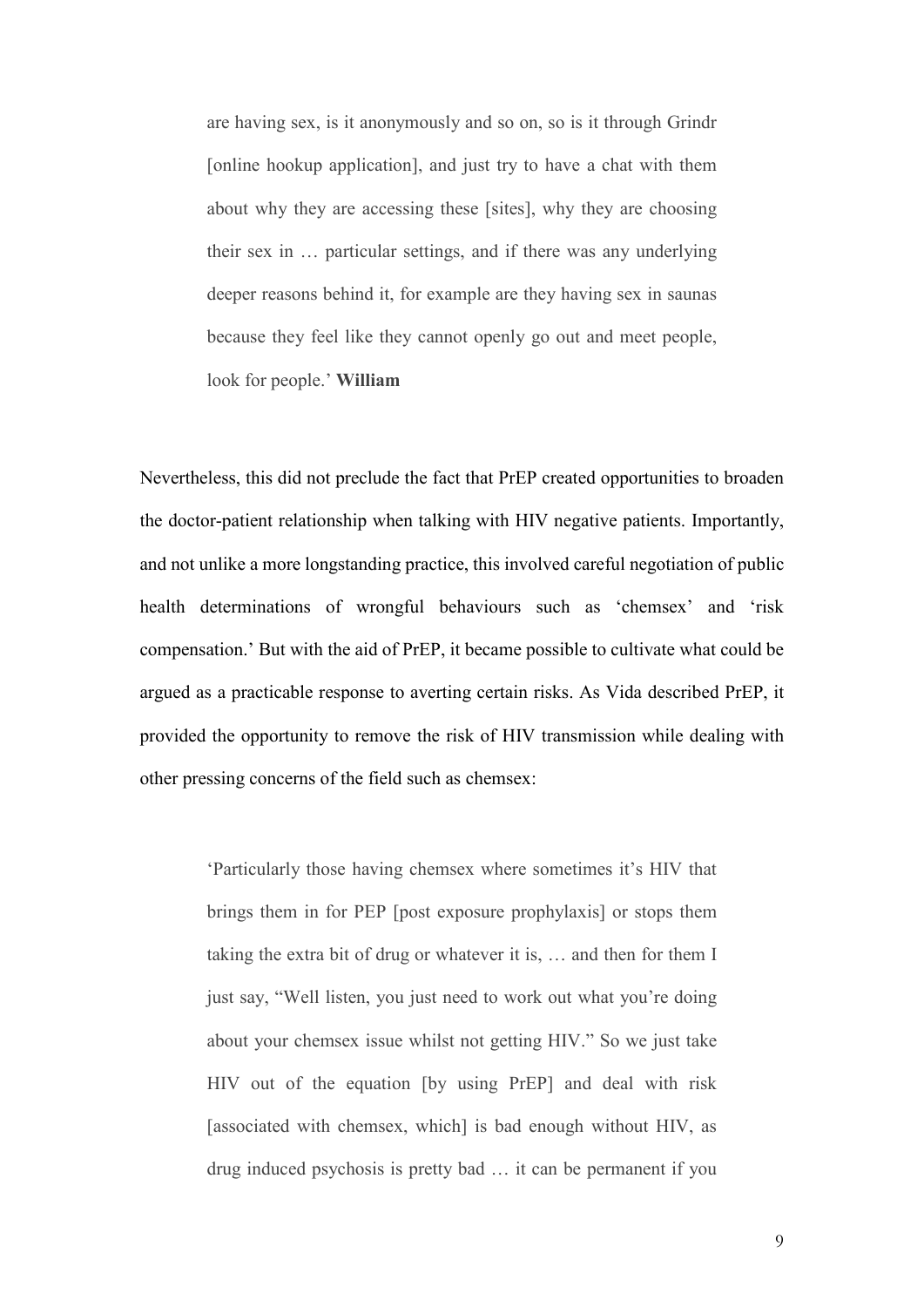keep carrying on repeating, [you'll] need drugs, medication forever like [you would if you had] HIV. So, you've got to just think about it as a separate entity and you might as well get to go through your journey with all of that whilst not getting HIV' **Vida**

In some respects, the above can be viewed as complimentary to what Holt (2015) proposes of the trust by gay and MSM in disclosing their sexual practices and the capacity for health practitioners to respond within the clinical encounter. The extract also suggests that at the 'coal face' of medicine, the distinction between biomedical objects and social behaviours can be reworked and in ways that are responsive to this trust. Unlike what has been said of a conception of PrEP as if a distinct object with fixed capacities and, as has been argued of the manner by which diagnoses and technological interventions affect and are affected by users or prescribers (Mol, 2003, 2008; Race, 2012; Rosengarten, 2009), in practice the actual prescribing of PrEP reflected a less science dominated mode of thinking. While it may be that health practitioners proceed according a logic that presupposes sex and risk as well as drugs are distinct causal entities, their approach was more akin to seeing sexual encounters as contingent on mix of 'practices, procedures, devices, circumstances, and occasions of cognition' (Race, 2012: 333).

Indeed, a more relational conception of what makes for a risk event can be deduced from how Vida suggests that a patient's sexual relations may differ with different partners and drugs. That is to say, although PrEP was embedded into a systematic mode of assessment constructed according to a standardized assessment of risk, in the dayto-day realities of patients' life styles, our practitioners were, to a degree, attuned to the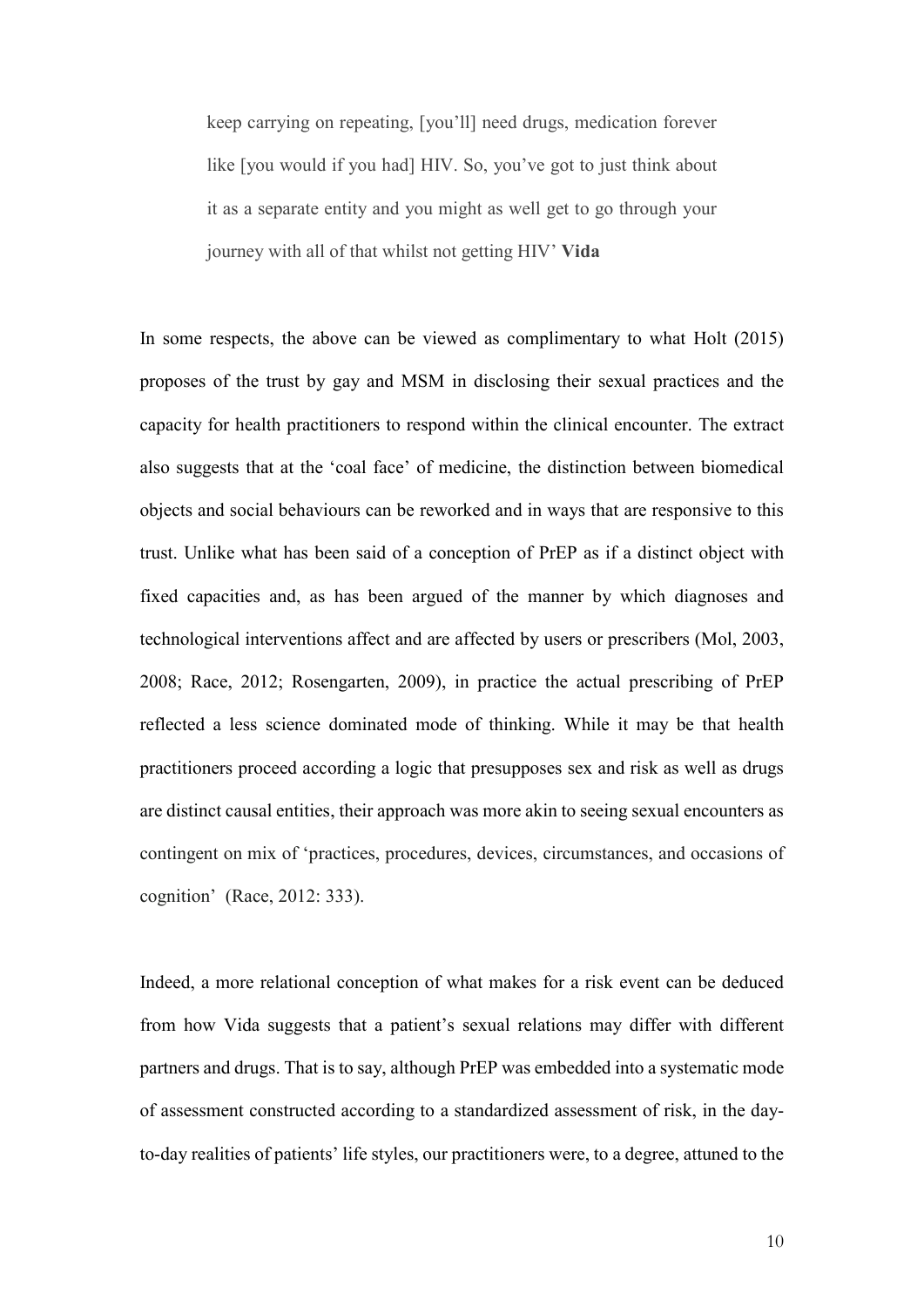need for a mode of thinking beyond that of a normative protocol. More particularly, for Vida, a presumed continuum of risks warranted a response attuned to the contingencies of sex in relation to drugs, alcohol, digital hookup technologies as well as what is often termed as related psychological wellbeing.

#### **Navigating concern for risk**

Insofar as the prevailing concern with 'risk compensation' was familiar to our interviewees and in some of the discussion acquired explicit expression, there was the added concern that the decline in condom use may lead to the rise of other sexually transmitted infections (STIs). For both clinicians and other members of the HIV field, including those involved in policy development, the issue of STI transmission has a long history that pre-dates its emergence in debate on PrEP (Cairns et al., 2016). Nonetheless, while bearing this in mind, what was relevant to our interviewees was what they perceived as the current reality: some patients would not be using condoms irrespective of the risk of STIs. For this reason, PrEP remained an important prevention technology. As William described this reality for some of his patients:

> 'it's interesting when you see people who absolutely are in a way committed to a lifestyle without using condoms, they know they are at risk, they don't use condoms, perhaps there's an element of sexualised drug use, chemsex use on top of that, and then they hear about PrEP as something that all their friends, their mates are doing, and they think well that's a step I'm willing to take, I'm not willing to use condoms, but I'm willing to take a tablet a day to prevent HIV, and that's something that's acceptable to me' **William**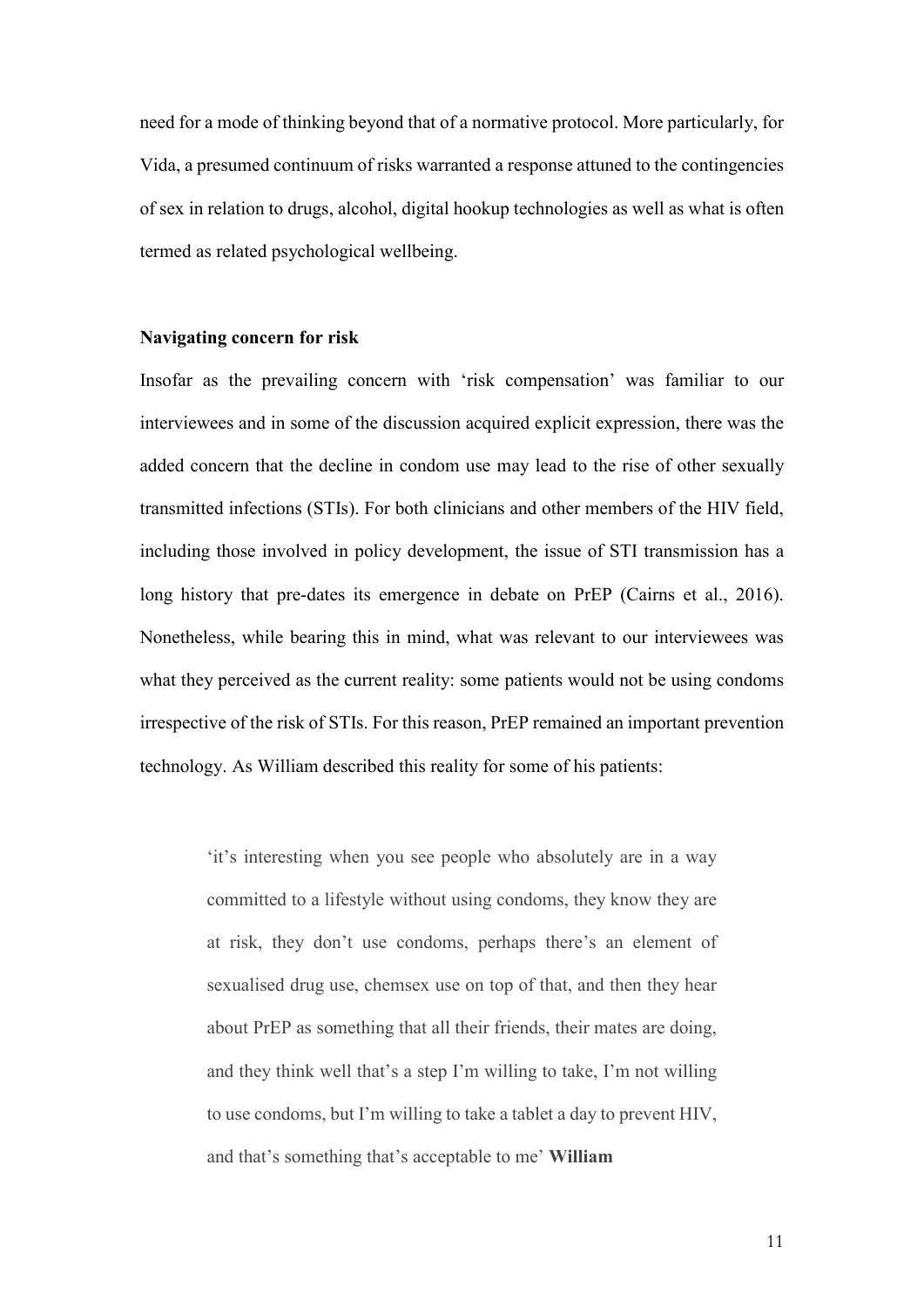In sum, condomless sex was thought as a practice that healthcare professionals may not necessarily be able to change, but which PrEP now enabled them to move on from and thus to engage more constructively with the constraints at hand. As such, PrEP was framed not as resolving the difficulties associated with attempting to navigate patients' condom-use, but rather as offering an opportunity to assuage the potential harms of non-condom use. Framed in this way, PrEP enabled practitioners to depart from what some otherwise saw as a demand on them to moralise about the need for condoms despite what was felt to be the futility of doing so.

This approach did not ignore what has been said of the possibility of an increase in STIs, although we wish to stress that the prospect of such is unclear. Without entering into the complexities of the concern, our interviewees sought to contend with the issue in a manner that would achieve a practicable difference for patients. When asked about the risk of STIs, some of our interviewees situated themselves as in a field of controversy within which there are 'STI deniers:'

> 'So I think clinicians fall into, this is a bit arbitrary and possibly a bit facetious, but fall into two camps, the STI deniers and the STI accepters, and clearly we're going to see an increase in bacterial STIs and it's nonsense to say that we're not' **Cooper**

> 'But there are people out there who are STI denialists in the PrEP camp and it's just ridiculous, you get them saying that, but they are saying that because they don't want any barriers to exist to PrEP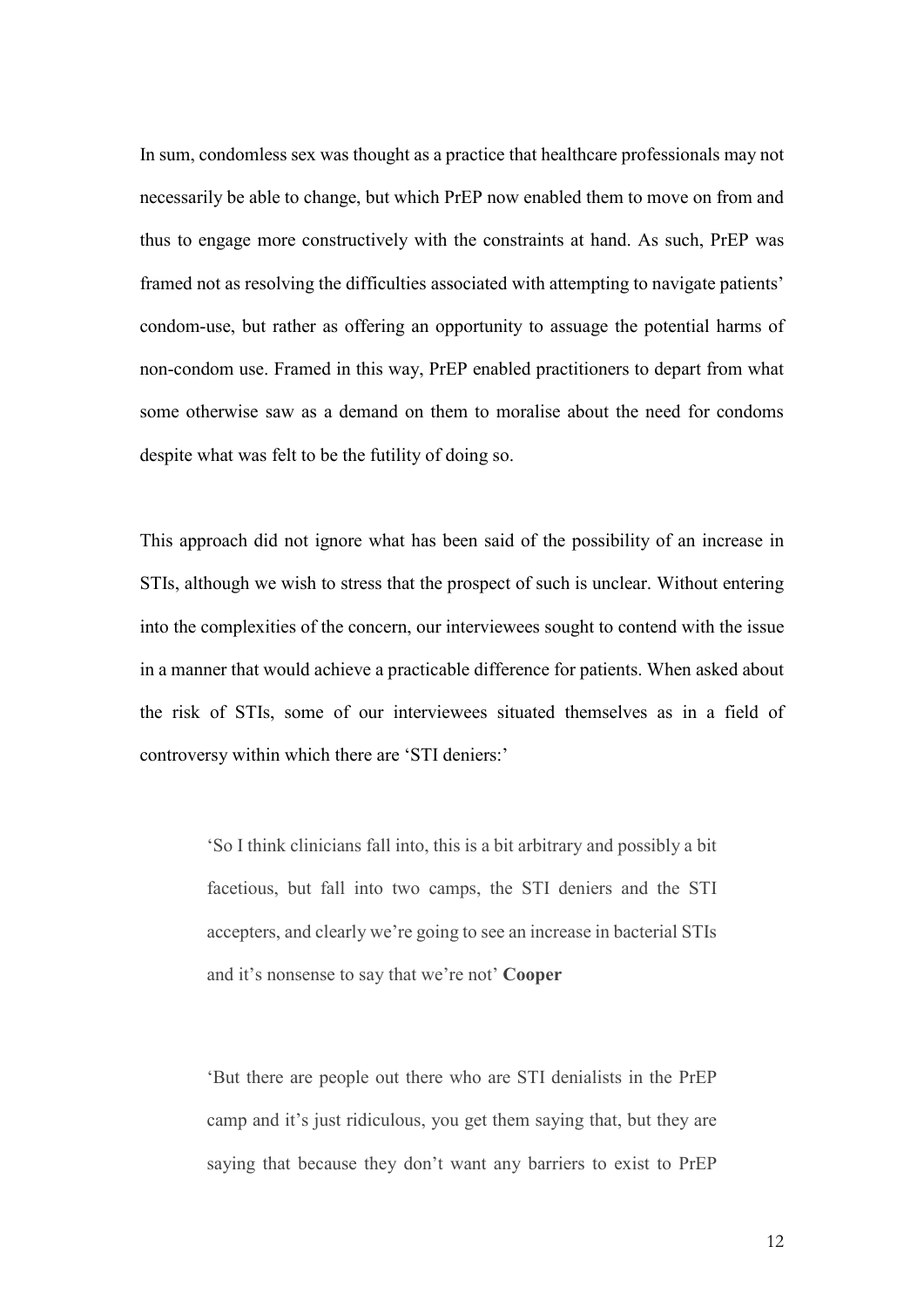adoption. But saying that for me doesn't mean it's a barrier to PrEP adoption, I think we should have both and just deal with the STIs more effectively' **Campbell**

While accepting that STIs may increase, William posed the possibility that PrEP could contribute to a *reduction* in STIs where regular STI testing formed part of the PrEP package. Although some interviewees suggested that the regular monitoring for the purposes of the trial may be less frequent in a wider rollout of PrEP, in the context of the trial,

> 'the aim is not just to give PrEP on its own but also to give them the gold standard advice and to say come back in for your three-monthly screenings, it's the regular testings and picking up of early [STIs] before they get transmitted, that will decrease the rates of sexually transmitted infections overall' **William**

Further, although PrEP is often referred to as if a standalone object and, as mentioned earlier presumed to have causal properties irrespective of contingencies affecting what might come of it, all our interviewees spoke of PrEP in relation to what they understood to be a realistic response to a patients' needs and did so by framing PrEP and STIs in the context of broader historical patterns that have been generated by existing studies. As Ghislaine described,

> 'Of course, what HIV had done was to make STIs go away, so we had very little syphilis and gonorrhea in that period of late 80s and early 90s. And then with the effective treatment of HIV and the arrival of all the dating apps and chems[ex] in the early part of this century things took off again but if you look at the history of STIs over the course of, well [it's been] 101 years now [that] we've been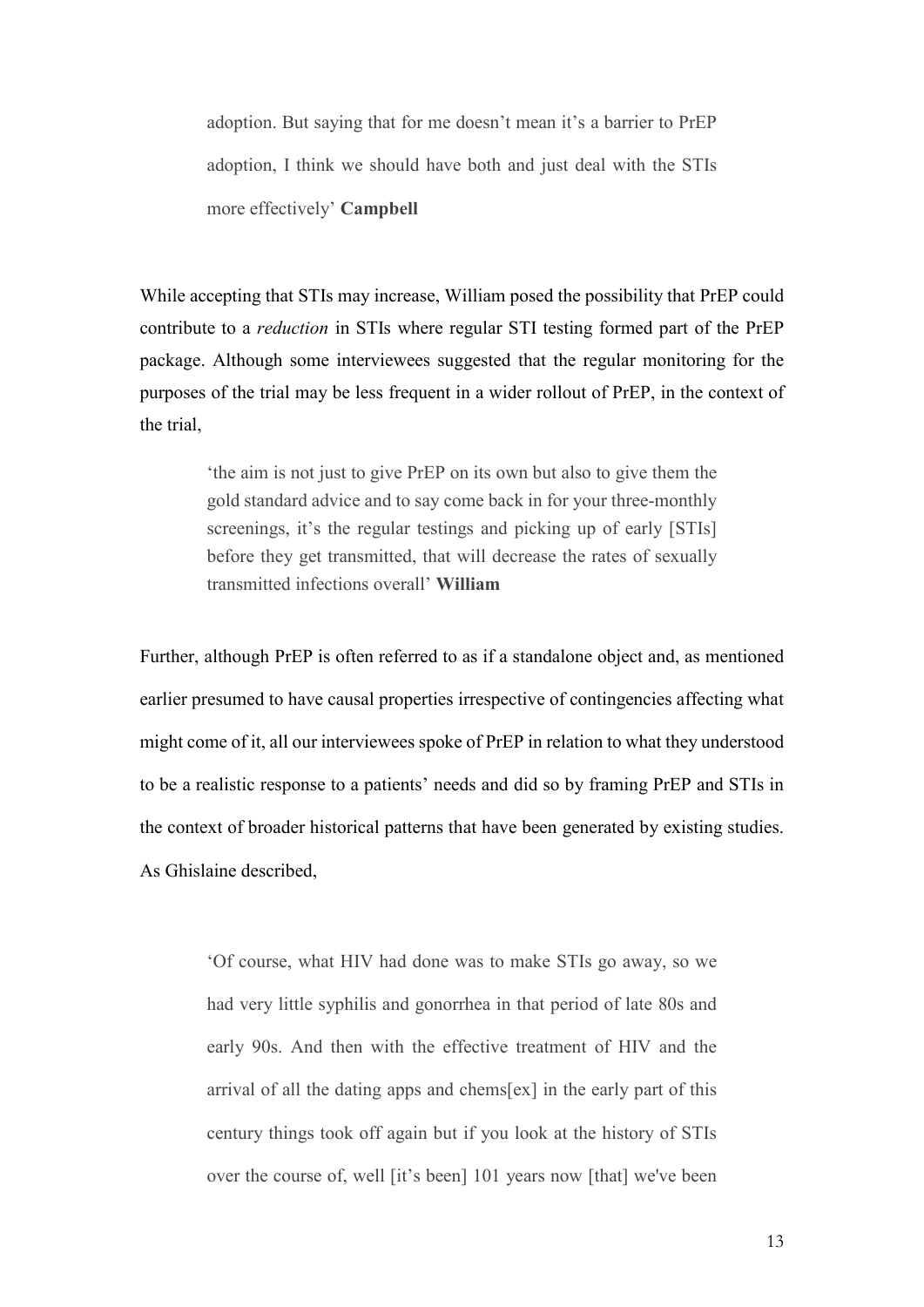monitoring gonorrhea in this country, you see how it goes up and down with time, see how it goes up in the 60s and 70s, it comes down with HIV and [that's] just the natural fluctuations in STIs' **Ghislaine**

In sum, although an increase in STIs was considered a possibility, there was an acknowledgement of the ways in which technologies – PrEP, STI testing, chemsex, dating apps – participate in patterns of changing sexual practice. In order to think this, all but one of our interviewees drew on the history of the contraceptive pill, either in terms of its introduction or the ways by which women have utilized the pill to navigate sexual practice and the risk of pregnancy. Campbell described this in terms of the fear some patients express that PrEP will lead them to dispense with condoms altogether:

> 'you meet women who won't go on the pill because they are worried that it will stop them from being sensible about using condoms, and then they come in for emergency contraception, because they run out of condoms or they are not sensible about condoms because passion is passion. So the reality is we need to get past that conversation, it's not 'either/or' it's 'and.' So, we say to the woman "go on the pill because it's nice to have belt and braces and if the condom breaks you don't have to come in rushing in for emergency contraception," or maybe not the pill, maybe something long acting and reversible like the IUD or the IUS or the implant. But for me it's the same conversation with sexually active gay men, it's let's talk about prevention, let's talk about making sure that it doesn't commit you to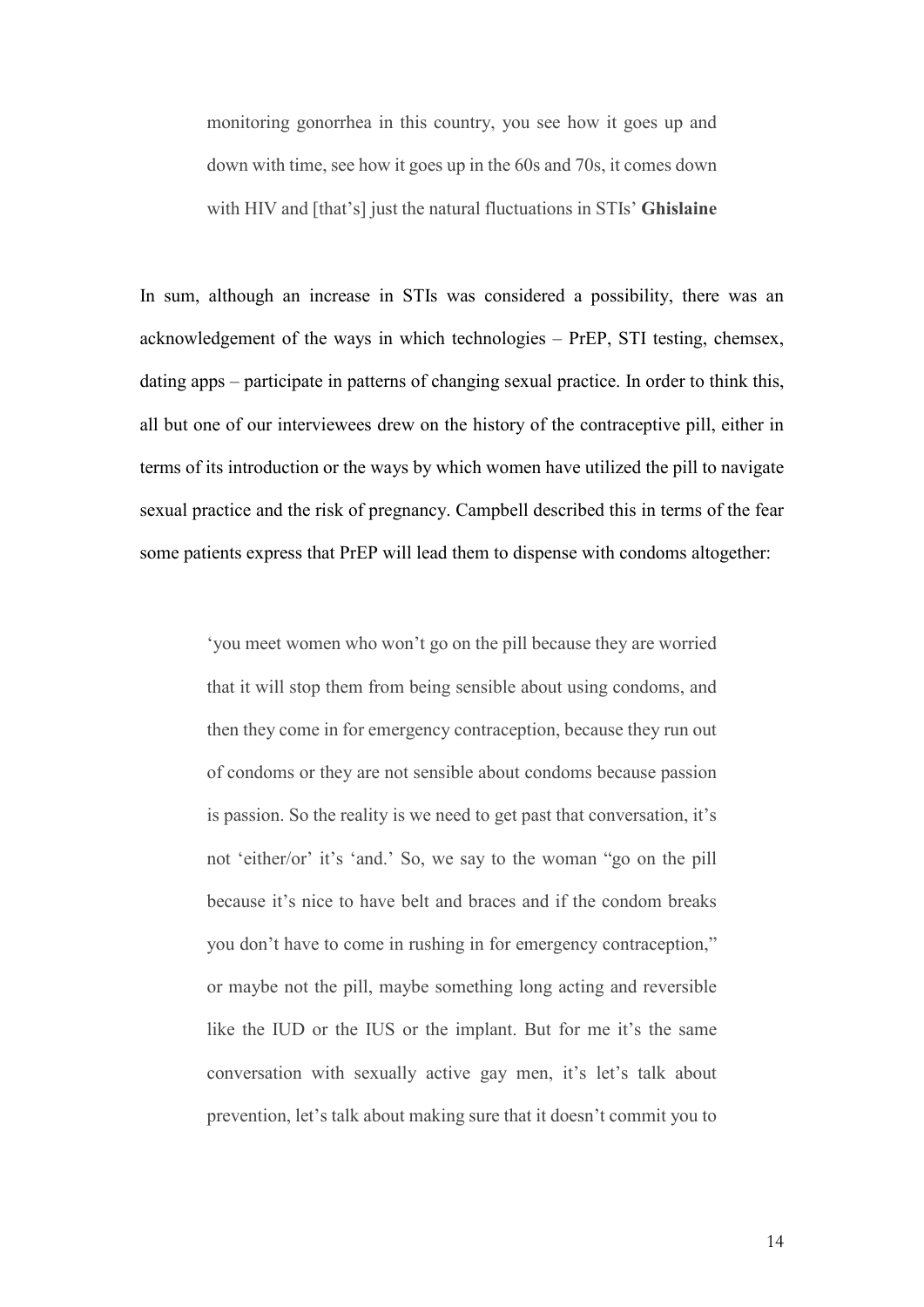have lots of unprotected sex, it just protects you should you need it'

#### **Campbell**

The quote above from Campbell is suggestive of an attempt to respond not only to risk, but also to what patients might think of as the potential outcomes of PrEP use for themselves, their own concerns for 'risk compensation'. In attempting to account for complexity, Campbell echoes what can be argued as a neoliberal framing that is tinged with a putative moralism – condom non-use is a failure to be 'sensible' – but, the same time, recasting it more practicably. Indeed, it was interesting to us that in the space of clinic it was necessary to move beyond a neoliberal evaluation and do so by reference to 'passion'.

Again by making reference to the contraceptive pill, Vida spoke of the potential consequences of 'risk compensation' as being much more complex than a simple cause and effect and demanding a pragmatic approach for a wanted difference:

> 'If we look at what happened to the oral contraceptive pill of the 60's gonorrhoea went up, so I think we will see a bit of that, and I think that's fine, just test and treat more. But then we are now in an era where we can diagnose quicker, treat quicker, and therefore less people get infected. So we may not see the big surge that we saw in the 60s with the oral contraceptive pill introduction because we have got new technologies, better technologies, hopefully better access to testing, even though treatment facilities are shrinking. So I think we shouldn't be ashamed or be backward in coming forward with risk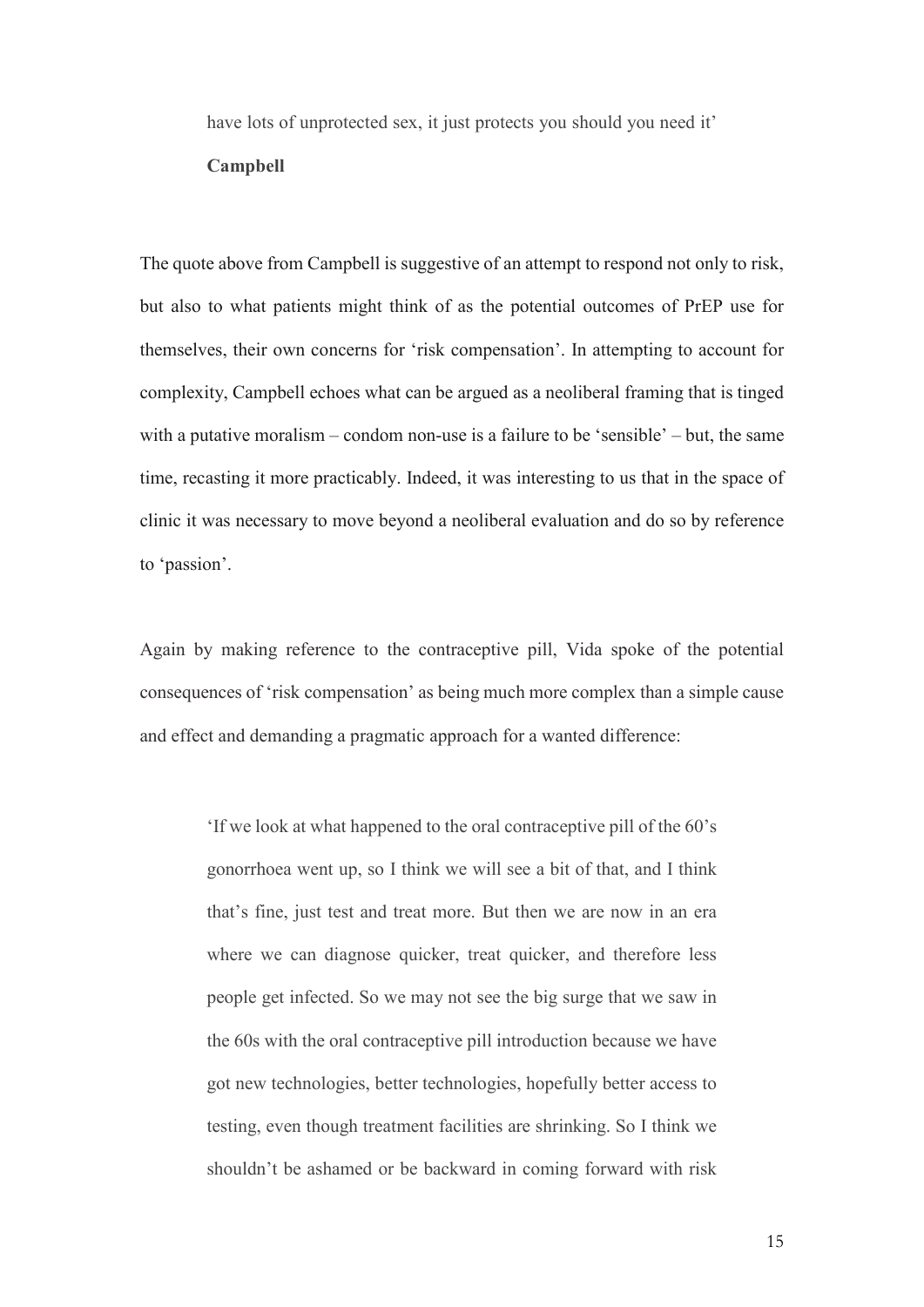compensation, of course people are going to have a bit more unprotected sex, of course there's going to be a few more STIs, but the question is, is that price worth paying? And I think probably it is, because of the benefits.' **Vida**

Although Vida echoes William's suggestion above that STI testing may come to limit the potential increase in STI transmission, the acceptance of the possibility, or even likelihood, of an increase in STIs in the context of an ostensibly positive outlook on PrEP may be surprising. However, what resonated throughout the interviews was an often explicit consensus that the answer to the question Vida posed above, 'is that a price worth paying?' was 'yes.' As such, our interviewees were engaged not only in considering the various other elements of the HIV event, but also in deciding on which issues should be prioritised when accounting for the various outcomes and possibilities of PrEP.

Not only were they mindful of what was at stake in terms of transmission – of HIV or other STIs – the broader benefits of PrEP were also viewed as being considerably more far reaching than HIV prevention alone, as following the previous quote, Vida went on to say,

> 'You don't have a lifelong infection, people can deal with all their screwed up issues around sex and pleasure, anxiety and God knows what the ramifications are for that, it's very difficult to measure, somebody needs to do lots of qualitative interviews to work out what the gains are beyond HIV prevention. So I think to measure it purely as an HIV prevention tool is great but there are other potential benefits.' **Vida**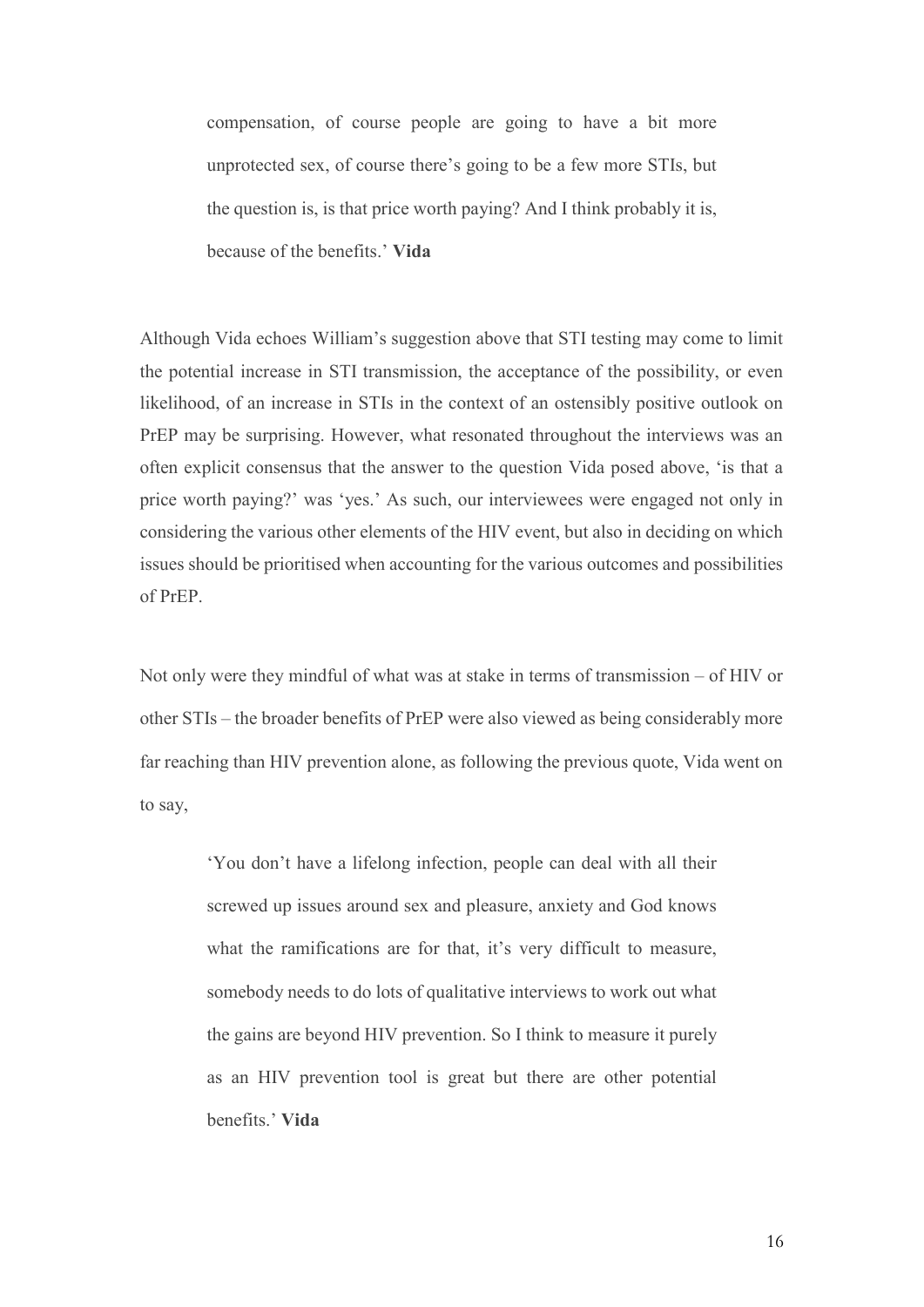We suggest that Vida's approach allows for a broad set of issues to be at play with the introduction of PrEP. Just as other interviewees chose to frame PrEP and notions of risk compensation according to an extended timeline – one which includes the introduction of other biomedical interventions – for Vida, PrEP has the potential for outcomes beyond HIV prevention (here, a healthier and happier approach to sex and sexuality). Indeed, it echoes findings from Newman et al's (2018) study on stakeholder perspectives on PrEP. Some participants acknowledged that even those who were not deemed to be at high risk of acquiring HIV could benefit from taking it, by way of it having the potential to alleviate anxiety around sex (see also Koester et al., 2017). Importantly, for our interviewees, specialized knowledge obtained from their patients in relation to PrEP afforded an opportunity to cultivate new modes of engaging with concerns around sex and sexuality.

#### **Conversations about Sexual Practice**

As suggested above, PrEP was thought of by our interviewees as an opportunity to extend the medical arsenal with the aim of better catering to the wants of patients. But this was not confined to the use of drugs. Rather, considerable importance was placed on how it enabled a conversation to take place between a practitioner and patient that was more 'realist' about what was felt to matter by the patient. That is to say, our interviewees saw themselves as better able to elicit more frank and, thus, practical conversations about condom use. Again, echoing and partnering what Holt (2015) suggests and here, more particularly in relation to PrEP, the availability of a new prevention technology was seen to allow more insight into the ways and extent to which condoms were or were not used by patients: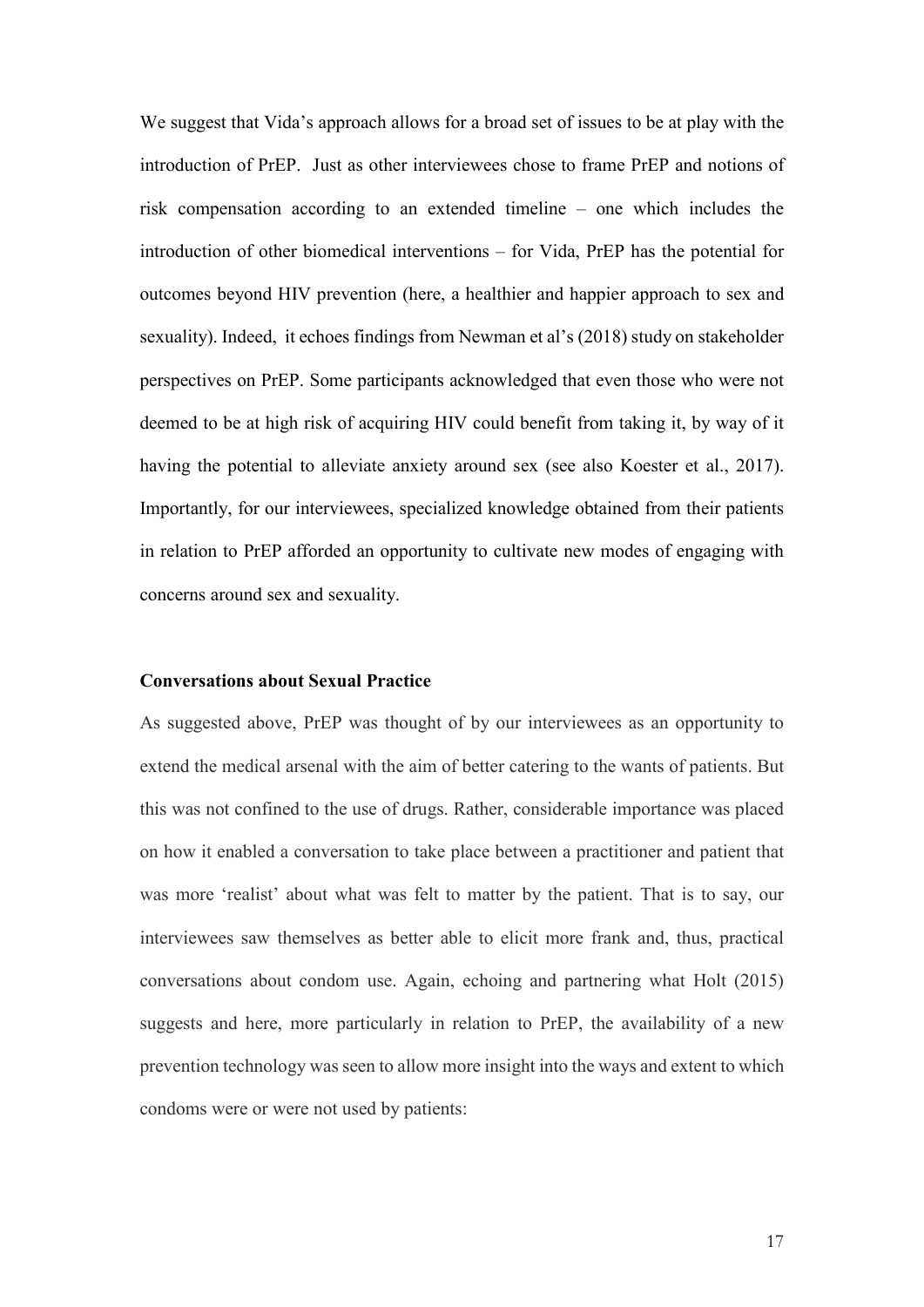'I think PrEP gives a space for people to tell you what they're really doing with condoms, I think before that we were … obviously the only thing we had to promote was condoms and it was apparent that people were not using them but that was all we had to promote, so that was actually demoralising for staff because they knew that they were banging on and giving people condoms without any motivation of the individual to use them consistently' **Ghislaine**

By displacing or complexifying the morality surrounding condom use already present within the field (Adam, 2005, 2006; Auerbach and Hoppe, 2015), PrEP was described as a gateway to a different style of clinical practice:

> 'If I think about years ago trying to facilitate a conversation about sexual risk … so it's all about someone admitting that something that they "shouldn't do," they are doing. So, they know they should be using condoms, they know all of that but they still didn't use condoms. They know they shouldn't have been using drugs and alcohol around sex, and they should have had a clear mind when they were talking about sex but they didn't … But then when PrEP came into the conversation it changed the conversation, because you could say "actually just tell me, because there's things I can do to help," and … you allow someone to give them more freedom to be honest I felt, and so I felt it really changed the conversations, and I found it quite empowering for people … and so you would have those conversations and say "look just tell me what happened at that party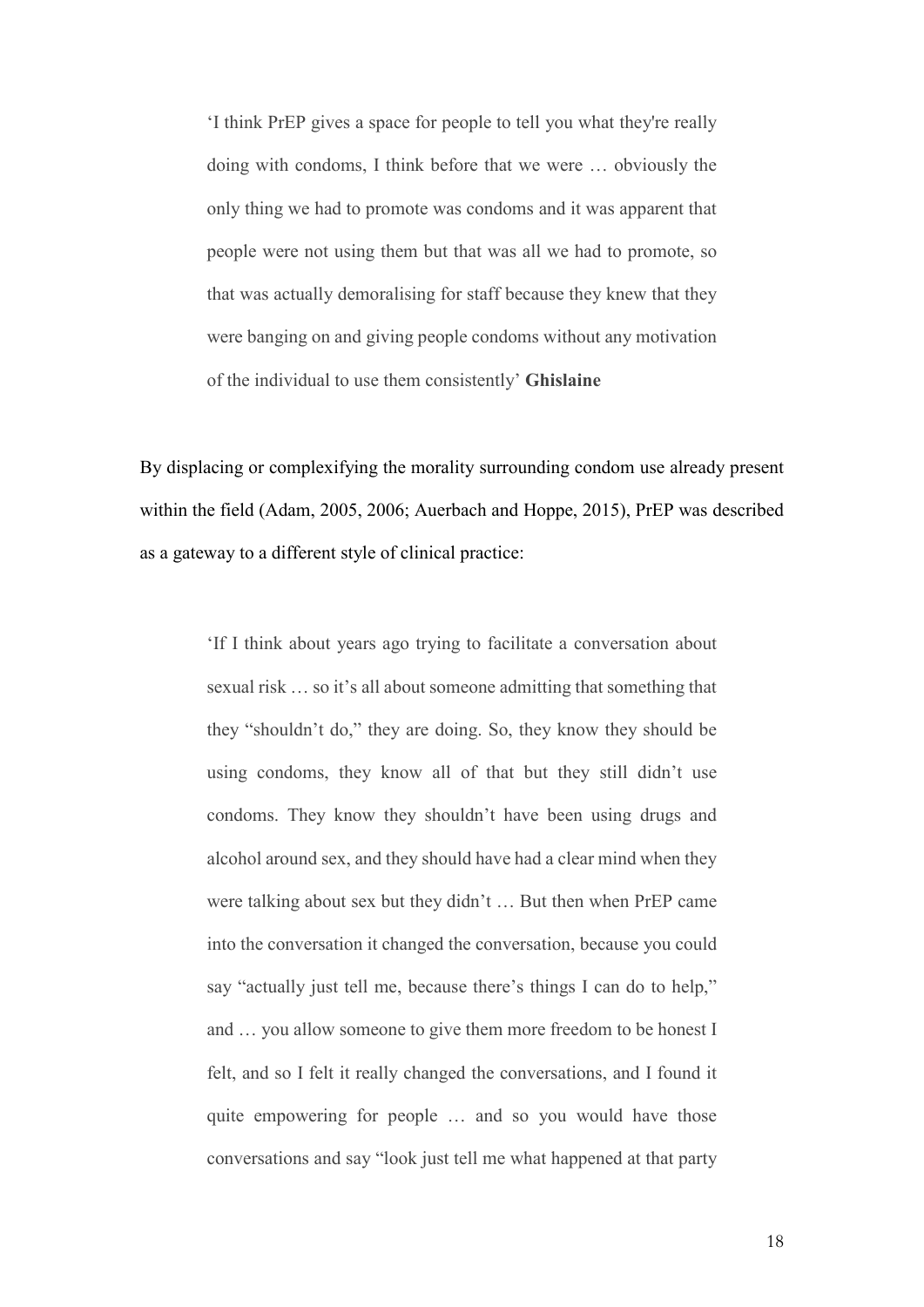etc, how many times have you done this in the past week, past month etc, do you know that actually there's a trial that's available, let's just see if you would be appropriate for it" and then go in that way. And then I found, and I think lots of my colleagues would say it as well, that people were more honest.' **Alan**

While it may not remove morality from sex nor from a more pervasive neoliberal mode of responsibility individuals have for their health, the above suggests that PrEP introduces a difference to the clinical encounter. The difference is not some 'thing' for calculable assessment. Rather, it is what enables a move away from what is otherwise foreclosed by a reductive notion of responsibility imposed on clinicians as well as sexual subjects. For our interviewees it was not just a matter of PrEP assisting in the achievement of a more open discussion with patients. As Cooper phrased this, it also allowed health practitioners to, themselves, develop a more realistic understanding of the sexual lives and desires of their patients,

> 'I am trying to say that talking about it shows that you have some insight into the sexual lifestyle of the person that you're talking to. I think talking about it also helps you, I guess, demonstrate that we understand that sex and sexuality and sexual risk or whatever is complex and it's nuanced in that PrEP may be one arm of it. I think possibly the whole condom argument has been a bit one note, and whilst condoms are the most effective intervention for all sorts of STIs, they have a reek of paternalism about them, and so does reducing a number of partners and all this kind of stuff, or sex on

> > 19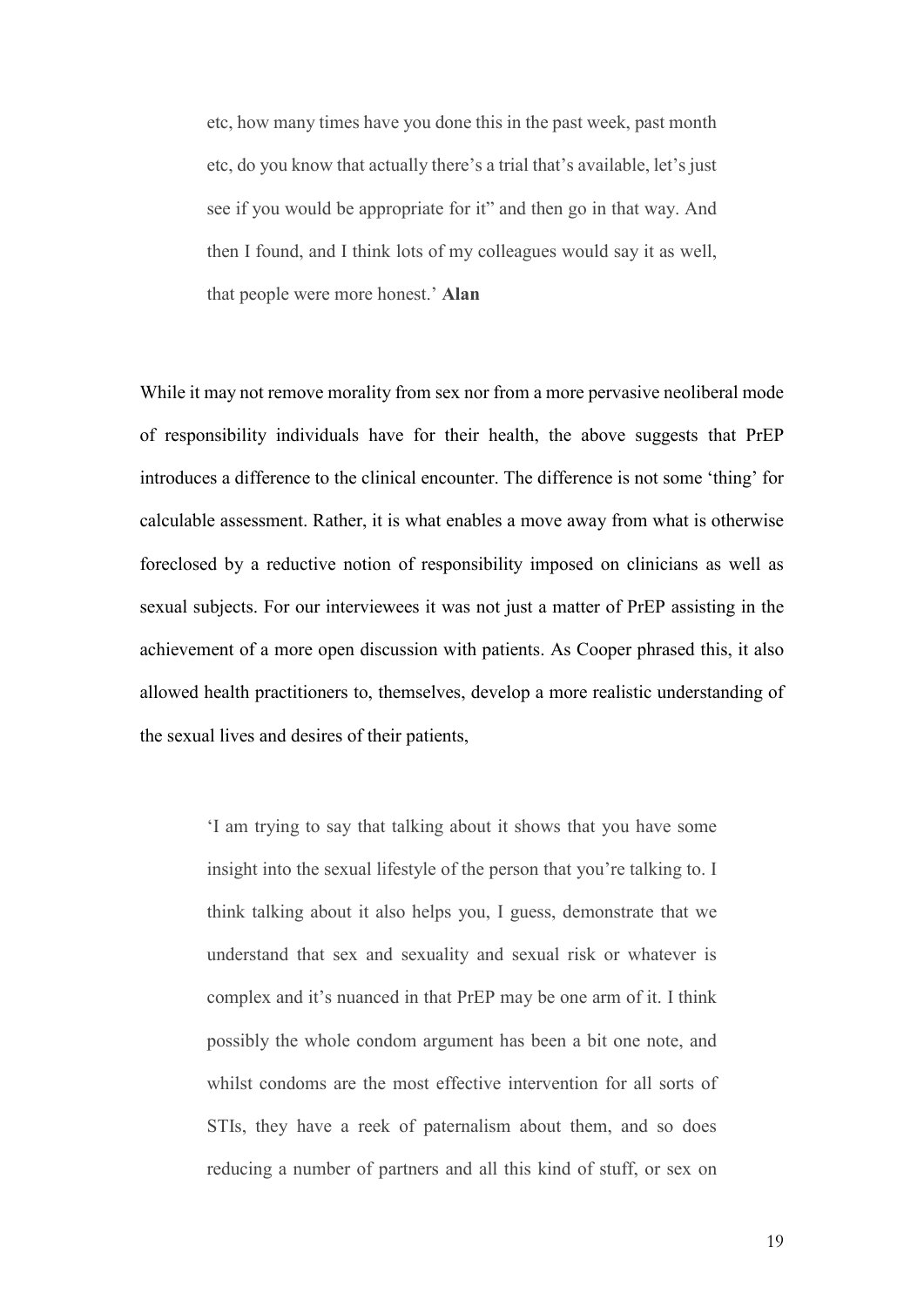drugs or whatever, and I think talking about PrEP helps us sound a little bit more, I think pragmatic is the wrong word, but 'real world like'' **Cooper**

Insofar as the ability to demonstrate a nuanced, open and non-judgmental understanding of the sexual lives of patients is an important factor in HIV healthcare (c.f. Palich et al., 2017), there is something of a resonance here with what Maria Puig de la Bellacasa (2017:4) has argued for as 'a politics of care' that, as she phrases this, 'engages much more than a moral stance; it involves affective, ethical, and hands-on agencies of practical and material consequence'. Nevertheless, given our interviewees were at the front line of approaching health as a static condition, presumed to be preserved against a pathological viral or bacterial agent (Canguilhem, 1989) or, indeed, a potentially destructive 'chemsex' drug (McCall et al., 2015), much of what we have included here suggests that PrEP not only warrants a reconfiguring of the prevailing conceptions of risk but, more particularly, how it aligns with what can be made possible for the cultures it is intended to serve.

#### **Conclusion**

In this paper, we have sought to turn attention to the manner by which health practitioners can be shown to engage with what is reflected in current debates on PrEP in relation to risk of HIV transmission, others STIs and, also, recreational drugs. By extending and entangling PrEP within the various concerns of the clinic, our interviewees suggest that PrEP has the possibility of cultivating a mode of medical practice that is not only different to a prevailing neoliberalism about what might constitute health but, rather, is appreciative of the actualities that may come to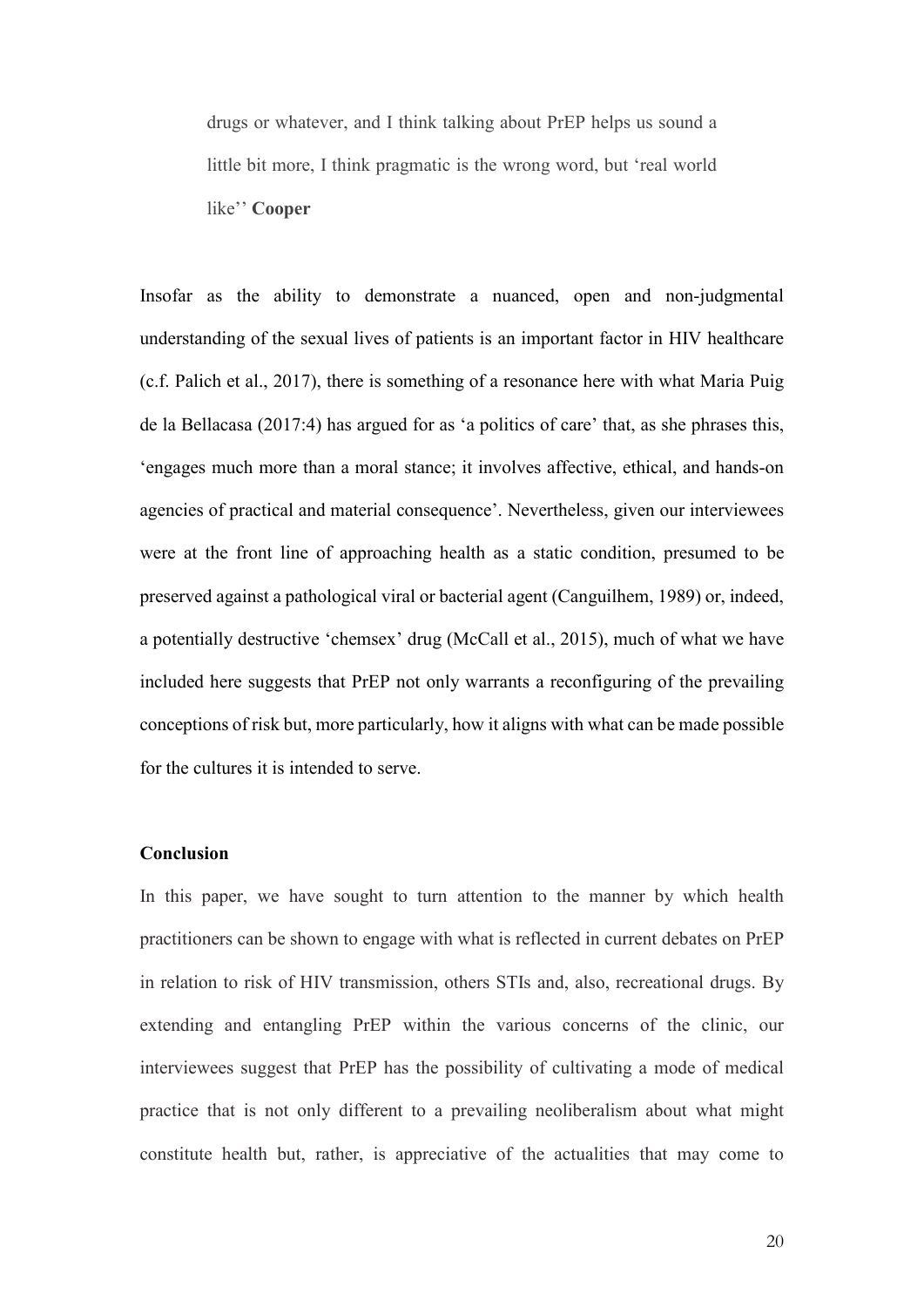<span id="page-21-1"></span><span id="page-21-0"></span>constitute a situation of HIV infection. That is to say, rather than responsibilise those engaged in sex for a host of potential consequences including but not exclusive to HIV infection, it is evident from our material that there exists within the medicalised approach opportunities to become more responsive to the situated needs of patients and that PrEP can be an enabling factor for doing so.

<span id="page-21-5"></span><span id="page-21-4"></span><span id="page-21-3"></span><span id="page-21-2"></span>No doubt, the terrain we have described in this paper and based on a small and highly selective focus on specialist sexual health and HIV medicine, will continue to shift. As PrEP becomes a more commonplace feature of sexual cultures negotiating HIV risk, its possibilities may well change in connection with other familiar but also new comers such as new drugs, new infections, new styles of sex and drug use. Indeed, it may need to go beyond and may well, in itself, have a bearing on public health framings of risk that are, as suggested by notions of 'risk compensation' and 'risk disinhibition' overly attached to moral notions of a self-willed, autonomous but deficient individual.

<span id="page-21-7"></span><span id="page-21-6"></span>As we stressed at the outset of this article, the findings of our study are not presented here as if representative of the views of other sexual health or HIV practitioners. Nonetheless, we suggest that they may have relevance for cultivating prevention possibilities beyond debates that fix on PrEP as no more than an object whose worth can weighed against risk including but not only that of HIV. Indeed, if as our interviewees have suggested to us, the moralising dimensions of debates now circulating in relation to what PrEP may do against prevention are not those that necessarily need feature in the prescribing or the everyday take up of PrEP, there is considerable scope for thinking with encounters in the space of the clinic. To be sure, there will always be more to be learnt about the dynamics of sex and medicine for not only what PrEP can do, but for what medical practice can become.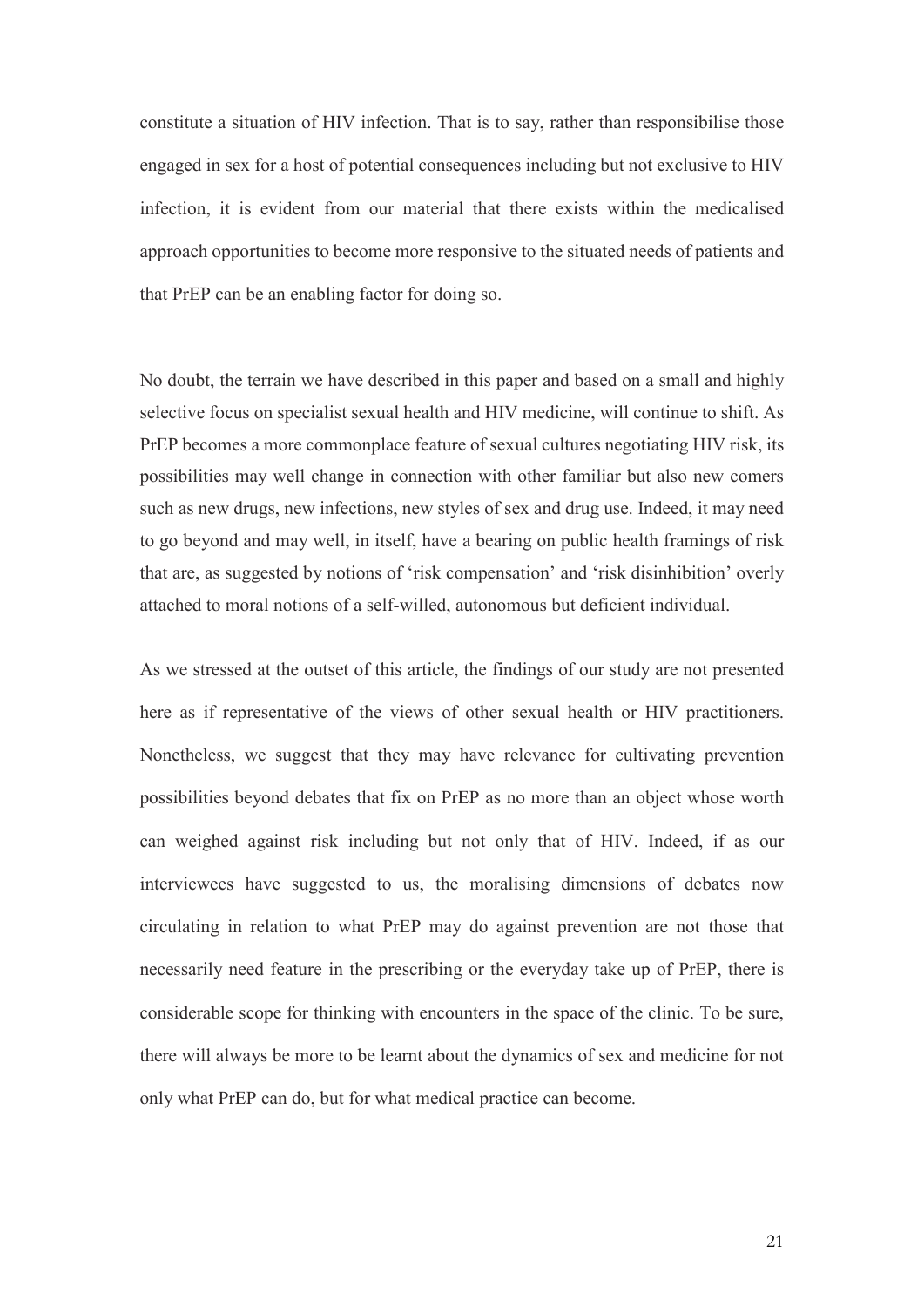<sup>1</sup> While beyond the scope of this paper, in conversation with colleagues – and supported by a small number of studies (Holmes et al., 2004; Warner and Stone, 2007) – questions have also been raised regarding the protective capacities of condoms for certain STIs.

<sup>2</sup> Our research was conducted within a Humanities in the European Research Area (HERA) funded study 'Disentangling European HIV/AIDS Policies: Activism, Citizenship and Health' (EUROPACH), designed to consider the ways in which histories of HIV are mobilised in current policy and activism.<br><sup>3</sup> Usually crystal methamphetamine, mephedrone, GHB (gamma-hydroxybutyrate) or

GBL (gamma-butyrolactone), sometimes used in combination with Viagra.

<sup>4</sup> Although it should be noted that the picture is likely more complex than much of the discussion on chemsex suggests (Race, 2018).

<sup>5</sup> Interviews were conducted by the first author in April and May of 2018.

<sup>6</sup> A distinction is not made between the doctors and the sexual health advisor as we found no meaningful qualitative difference between their perspectives. Additionally, although social research often employs the use of racial and ethnic identifiers, it was not considered appropriate to this project. There was no indication that personal details of the professionals interviewed, including their own sexual orientation or gender, was present in the discussions of their professional practice.<br><sup>7</sup> The PrEP IMPACT Trial is a three-year implementation trial designed to assess the

need, uptake and duration of use of PrEP and will be used to determine future commissioning. Trial sites are sexual health clinics across the country and 10,000 places on the trial were made available initially, with places being increased to 13,000 in June 2018 and suggestions that this number may be doubled.

<sup>8</sup> PrEP is available for free on the NHS in Scotland for all who meet the eligibility criteria. It is available in Wales through participation in the uncapped PrEPARED Trial; and available in Northern Ireland through a (currently uncapped) pilot.

### **Bibliography**

-

- Adam BD (2005) Constructing the neoliberal sexual actor: responsibility and care of the self in the discourse of barebackers. *Culture, Health & Sexuality* 7(4): 333– 346.
- Adam BD (2006) Infectious Behaviour: Imputing Subjectivity to HIV Transmission. *Social Theory & Health* 4(2): 168–179.
- Arnold EA, Hazelton P, Lane T, et al. (2012) A Qualitative Study of Provider Thoughts on Implementing Pre-Exposure Prophylaxis (PrEP) in Clinical Settings to Prevent HIV Infection. *PLOS ONE* 7(7): 1–8.
- Auerbach JD and Hoppe TA (2015) Beyond 'getting drugs into bodies': social science perspectives on pre-exposure prophylaxis for HIV. *Journal of the International AIDS Society* 18(4 Suppl 3): 1–5.
- Blumenthal J and Haubrich R (2014) Risk Compensation in PrEP: An Old Debate Emerges Yet Again. *The virtual mentor* 16(11): 909–915.
- Bourne A, Reid D, Hickson F, et al. (2015) 'Chemsex' and harm reduction need among gay men in South London. *International Journal of Drug Policy* 26: 1171– 1176.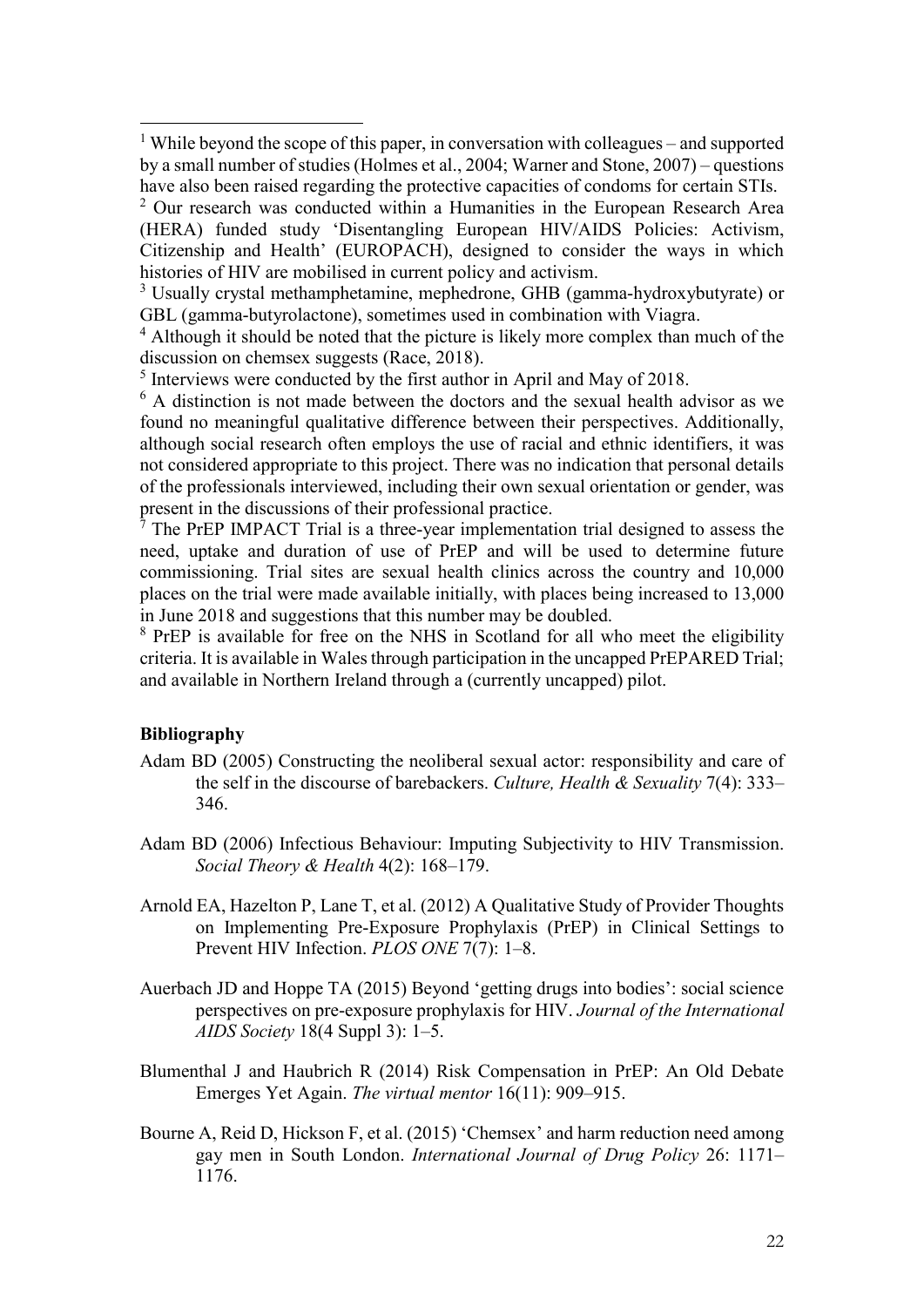- Cairns G, Race K and Goicochea P (2016) PrEP: controversy, agency and ownership. *Journal of the International AIDS Society* 19(6): 1–3.
- Canguilhem G (1989) *The Normal and the Pathological*. Brooklyn: Zone Books.
- Cassell MM, Halperin DT, Shelton JD, et al. (2006) Risk compensation: the Achilles' heel of innovations in HIV prevention? *BMJ : British Medical Journal* 332(7541): 605–607.
- Frankis J, Young I, Flowers P, et al. (2016) Who Will Use Pre-Exposure Prophylaxis (PrEP) and Why?: Understanding PrEP Awareness and Acceptability amongst Men Who Have Sex with Men in the UK – A Mixed Methods Study. *PLOS ONE* 11(4): e0151385. DOI: 10.1371/journal.pone.0151385.
- Gilbart VL, Simms I, Gobin M, et al. (2013) High-risk drug practices in men who have sex with men [Correspondence]. *The Lancet* 381: 1358–1359.
- Grant RM, Anderson PL, McMahan V, et al. (2014) Uptake of pre-exposure prophylaxis, sexual practices, and HIV incidence in men and transgender women who have sex with men: a cohot study. *The Lancet Infectious Diseases* 14: 820–829.
- Greco M (2017) Pragmatics of explanation: Creative accountability in the care of 'medically unexplained symptoms'. *The Sociological Review* 65(2\_suppl): 110–129. DOI: 10.1177/0081176917710425.
- Holmes K, Levine R and Weaver M (2004) Effectiveness of Condoms in Preventing Sexually Transmitted Infections. *Bulletin of WHO* 84: 454–461.
- Holt M (2015) Configuring the users of new HIV-prevention technologies: the case of HIV pre-exposure prophylaxis. *Culture, Health & Sexuality* 17(4): 428–439.
- Holt M and Murphy DA (2017) Individual Versus Community-Level Risk Compensation Following Preexposure Prophylaxis of HIV. *American Journal of Public Health* 107(10): 1568–1571.
- Kippax S and Race K (2003) Sustaining safe practice: twenty years on. *Social Science and Medicine* 57: 1–12.
- Koester K, Amico RK, Gilmore H, et al. (2017) Risk, safety and sex among male PrEP users: time for a new understanding. *Culture, Health & Sexuality* 19(12): 1301– 1313. DOI: 10.1080/13691058.2017.1310927.
- Maskovsky J (2005) Do People Fail Drugs, or Do Drugs Fail People?: The Discourse of Adherence. *Transforming Anthropology* 13(2): 136–142.
- McCall H, Adams N, Mason D, et al. (2015) What is chemsex and why does it matter? *BMJ* 351.
- Michael M (2004) On Making Data Social: Heterogeneity in Sociological Practice. *Qualitative Research* 4(1): 5–23.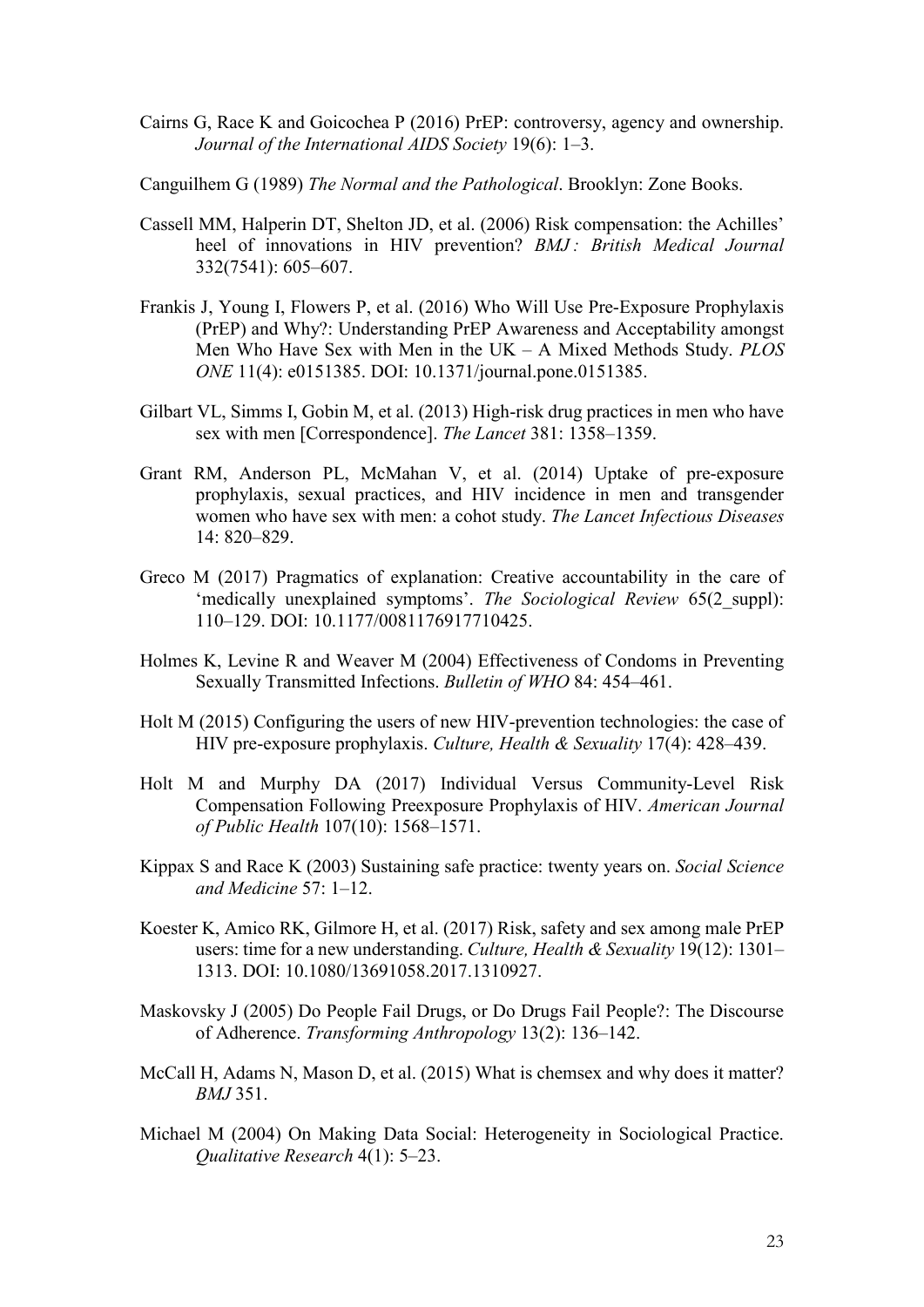- Michael M and Rosengarten M (2013) *Innovation and Biomedicine: Ethics, Evidence and Expectation in HIV*. Palgrave Macmillan.
- Mol A (2003) *The Body Multiple: Ontology in Medical Practice*. Duke University Press.
- Mol A (2008) *The Logic of Care: Health and the Problem of Patient Choice*. 1st ed. Routledge.
- Newman C, Hughes S, Persson A, et al. (2018) Promoting 'Equitable Access' to PrEP in Australia: Taking Account of Stakeholder Perspectives. *AIDS and Behavior*. DOI: 10.1007/s10461-018-2311-2.
- Ostrow DE, Fox KJ, Chmiel JS, et al. (2002) Attitudes towards highly active antiretroviral therapy are associated with sexual risk taking among HIVinfected and uninfected homosexual men. *AIDS* 16(5): 775–780.
- Palich R, Martin-Blondel G, Cuzin L, et al. (2017) Experiences of HIV postexposure prophylaxis (PEP) among highly exposed men who have sex with men (MSM). *Sexually Transmitted Infections* 93: 493–498.
- Puig de la Bellacasa M (2017) *Matters of Care: Speculative Ethics in More Than Human Worlds*. Minneapolis: University of Minnesota Press.
- Race K (2012) Framing Responsibility: HIV, Biomedical Prevention, and the Performativity of the Law. *Journal of Bioethical Inquiry* 9(3): 327–38.
- Race K (2015) Reluctant Objects: Sexual pleasure as a problem for HIV biomedical prevention. *GLQ: A Journal of Lesbian and Gay Studies* 22(1): 1–31.
- Race K (2018) *The Gay Science: Intimate Experiments with the Problem of HIV*. Oxon and New York: Routlege.
- Race KD (2003) Revaluation of risk among gay men. *AIDS education and prevention: official publication of the International Society for AIDS Education* 15(4): 369– 381.
- Rosengarten M (2009) *HIV Interventions: Biomedicine and the Traffic Between Information and Flesh*. University of Washington Press.
- Stolte IG, Dukers NH, Geskus RB, et al. (2004) Homosexual men change to risky sex when perceiving less threat of HIV/AIDS since availability of highly active antiretroviral therapy: a longitudinal study. *AIDS* 18(2): 303–309.
- Thomann M (2018) 'On December 1, 2015, sex changes. Forever': Pre-exposure prophylaxis and the pharmaceuticalisation of the neoliberal sexual subject. *Global Public Health* 13(8): 997–1006. DOI: 10.1080/17441692.2018.1427275.
- Underhill K (2013) Risk-Taking and Rulemaking: Addressing Risk Compensation Behavior Through FDA Regulation of Prescription Drugs. *Yale Journal on Regulation* 30(2): 377–437.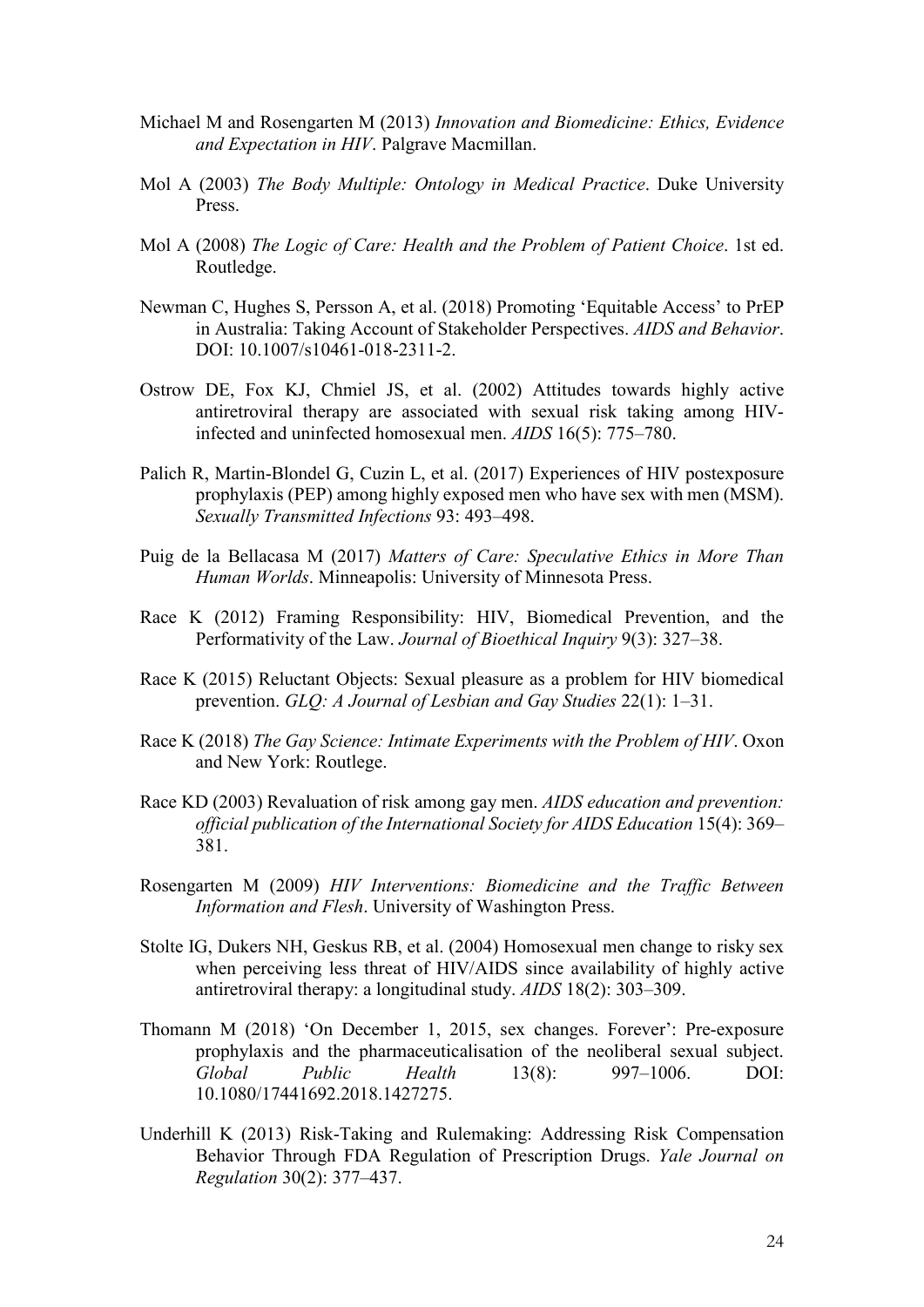- Warner L and Stone KM (2007) Male Condoms. In: Aral SO and Douglas JM (eds) *Behavioural Interventions for Prevention and Control of Sexually Transmitted Diseases*. Boston, MA: Springer.
- Watney S (1990) Safer Sex as Community Practice. In: Aggleton P, Davies P, and Hart G (eds) *AIDS: Individual, Cultural and Policy Dimensions*. Hampshire: Falmer Press, pp. 19–34.
- Witzel TC, Nutland W and Bourne A (2018) What qualities in a potential HIV preexposure prophylaxis service are valued by black men who have sex with men in London? A qualitative acceptability study. *International journal of STD & AIDS*: 956462418755224. DOI: 10.1177/0956462418755224.
- Young I, Flowers P and McDaid LM (2014) Barriers to uptake and use of pre-exposure prophylaxis (PrEP) among communities most affected by HIV in the UK: findings from a qualitative study in Scotland. *BMJ Open* 4(11): e005717. DOI: 10.1136/bmjopen-2014-005717.